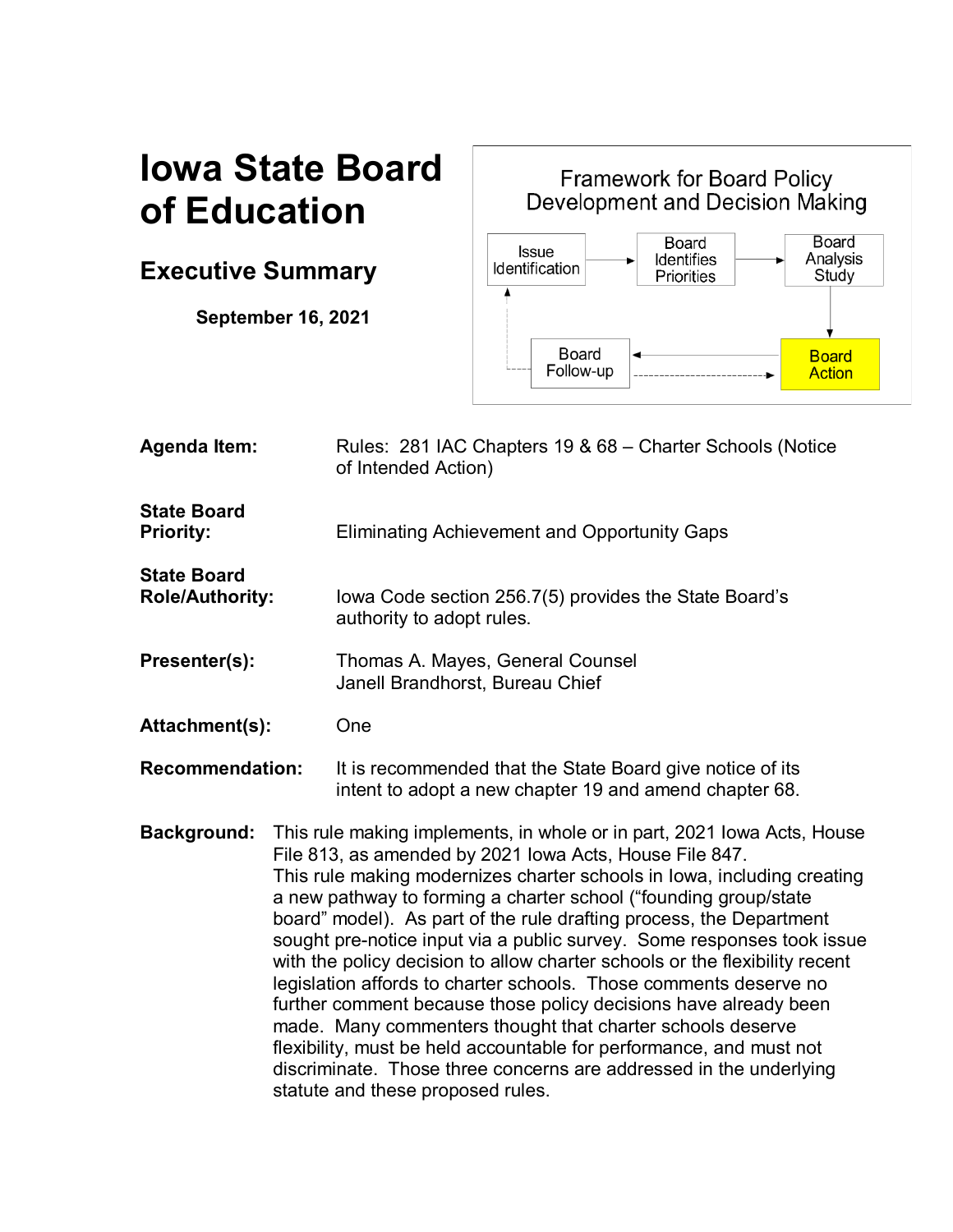#### **EDUCATION DEPARTMENT[281]**

# **Notice of Intended Action**

The State Board of Education hereby proposes to adopt chapter 19 "Charter Schools," and amend chapter 68, "Iowa Public Charter and Innovation Zone Schools," Iowa Administrative Code.

# *Legal Authority for Rule Making*

This rule making is proposed under the authority provided in Iowa Code section 256.7(5).

# *State or Federal Law Implemented*

This rule making implements, in whole or in part, 2021 Iowa Acts House File 813, as amended by 2021 Iowa Acts, House File 847.

#### *Purpose and Summary*

This rule making modernizes charter schools in Iowa, in light of recent legislative changes.

As part of the rule drafting process, the Department sought pre-notice input via a public survey. Sixty-one people responded. Some of the responses took issue with the policy decision to allow charter schools or the flexibility recent legislation affords to charter schools. Those comments, although forcefully made, deserve no further comment. Those policy decisions have already been made. Many commenters thought that charter schools deserve flexibility, charter schools must be held accountable for performance, and charter schools must not discriminate. Those three concerns are addressed in the underlying statute and these proposed rules.

#### *Fiscal Impact*

This rule making has an unknown fiscal impact to the state of Iowa, based on an analysis of House File 813 performed by the Legislative Services Agency (https://www.legis.iowa.gov/docs/publications/FN/1220089.pdf).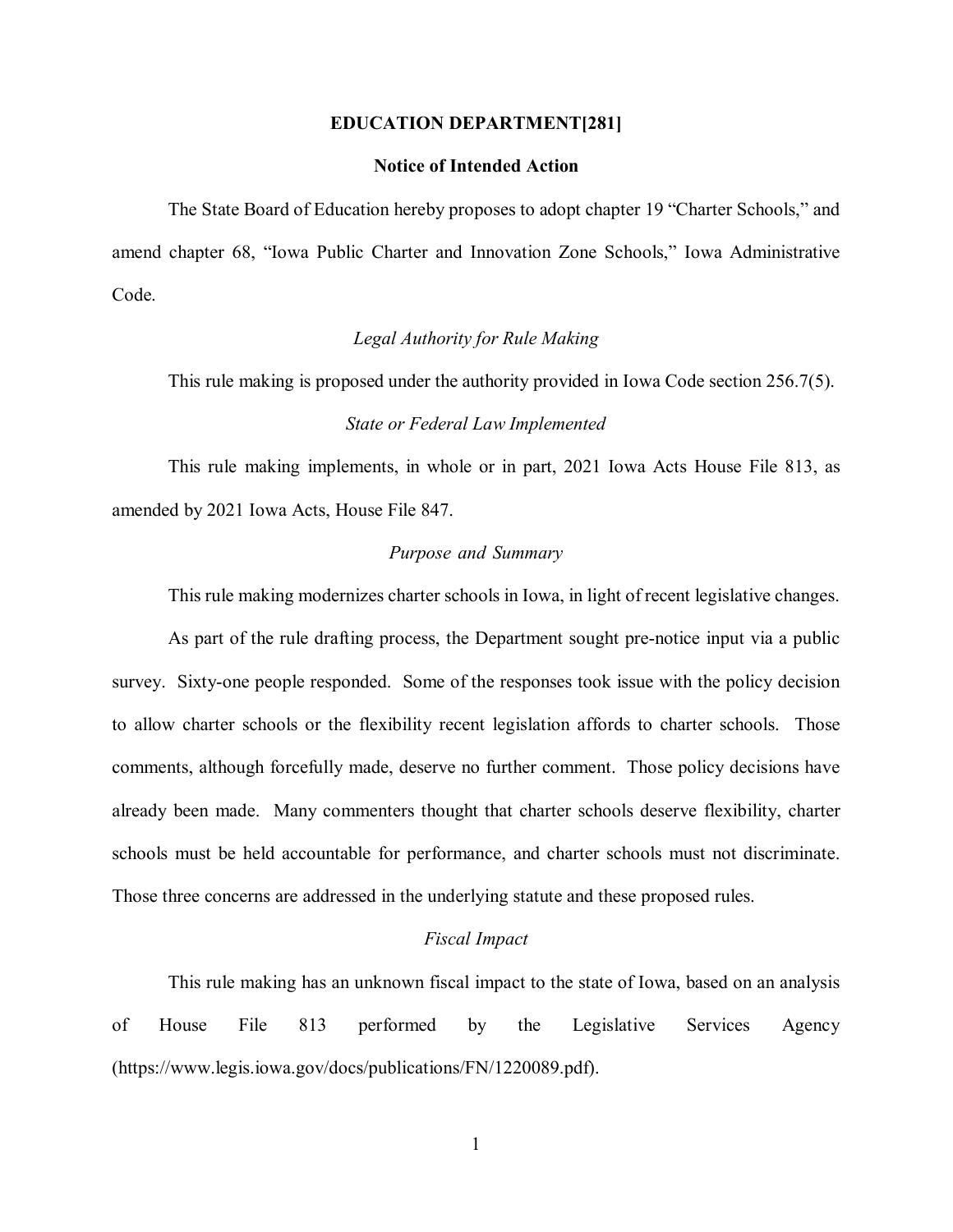#### *Jobs Impact*

After analysis and review of this rule making, no impact on jobs has been found.

# *Waivers*

Any person who believes that the application of the discretionary provisions of this rule making would result in hardship or injustice to that person may petition the State Board for a waiver of the discretionary provisions, if any, pursuant to chapter 281—4.

# *Public Comment*

Any interested person may submit comments concerning this proposed rule making. Written comments in response to this rule making must be received by the Department no later than 4:30 p.m. on October 26, 2021. Comments should be directed to Thomas A. Mayes, General Counsel and Administrative Rules Coordinator, Grimes State Office Building, Second Floor; 400 E. 14th Street; Des Moines, IA 50319-0416. Phone: 515-281-8661. Fax: 515-242-5988.

#### *Public Hearing*

A public hearing at which persons may present their views orally or in writing will be held as follows:

A public hearing at which persons may present their views orally or in writing will be held as follows:

October 26, 2021 1:00 p.m. to 3:00 p.m. Grimes State Office Building, State Board Room 400 E. 14th Street Des Moines, IA 50319

The option for participation by remote videoconference is also available at the following link: https://IDOE.zoom.us/j/96227468763?pwd=QVhEQkxKZlVpT1ZCZmZ4QnY3d3Qydz09

Persons who wish to make oral comments at the public hearing may be asked to state their names for the record and to confine their remarks to the subject of this proposed rule making.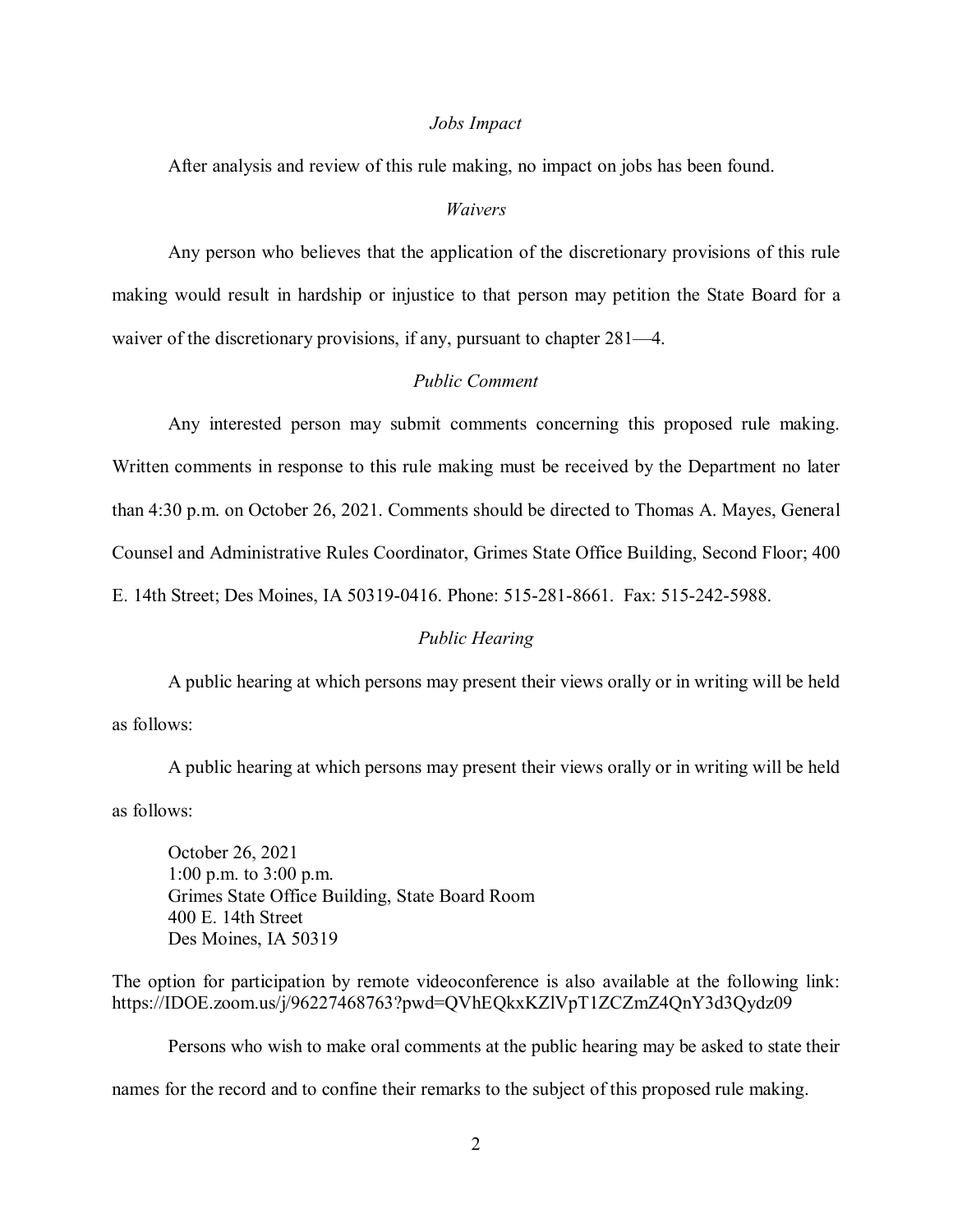Any persons who intend to attend the hearing and have special requirements, such as those related to hearing or mobility impairments, should contact the Department of Education and advise of specific needs by calling 515-281-5295.

# *Review by Administrative Rules Review Committee*

The Administrative Rules Review Committee, a bipartisan legislative committee which oversees rule making by executive branch agencies, may, on its own motion or on written request by any individual or group, review this rule making at its regular monthly meeting or at a special meeting. The Committee's meetings are open to the public, and interested persons may be heard as provided in Iowa Code section 17A.8(6).

The following rule-making action proposed:

ITEM 1. Adopt the following **new** 281—Chapter 19:

# CHAPTER 19 CHARTER SCHOOLS

**281—19.1(256E) Purpose.** It is the purpose of this chapter to give guidance and direction for the establishment, general operating powers and duties, funding, performance, and oversight of charter schools. All charter schools in Iowa are a part of the state's program of public education. Charter schools established prior to July 1, 2021, shall continue to operate under and be subject to the requirements of 256F.12 and Iowa Administrative Code chapter 281-68.

# **281—19.2(256E) Establishment of charter schools.**

**19.2(1)** A charter school may be established by either of the following methods:

*a. School board-state board model*. A school board may create a founding group to apply to the state board for approval to establish and operate a charter school within and as a part of the school district by establishing a new attendance center, creating a new school within an existing attendance center, or by converting an existing attendance center to charter status.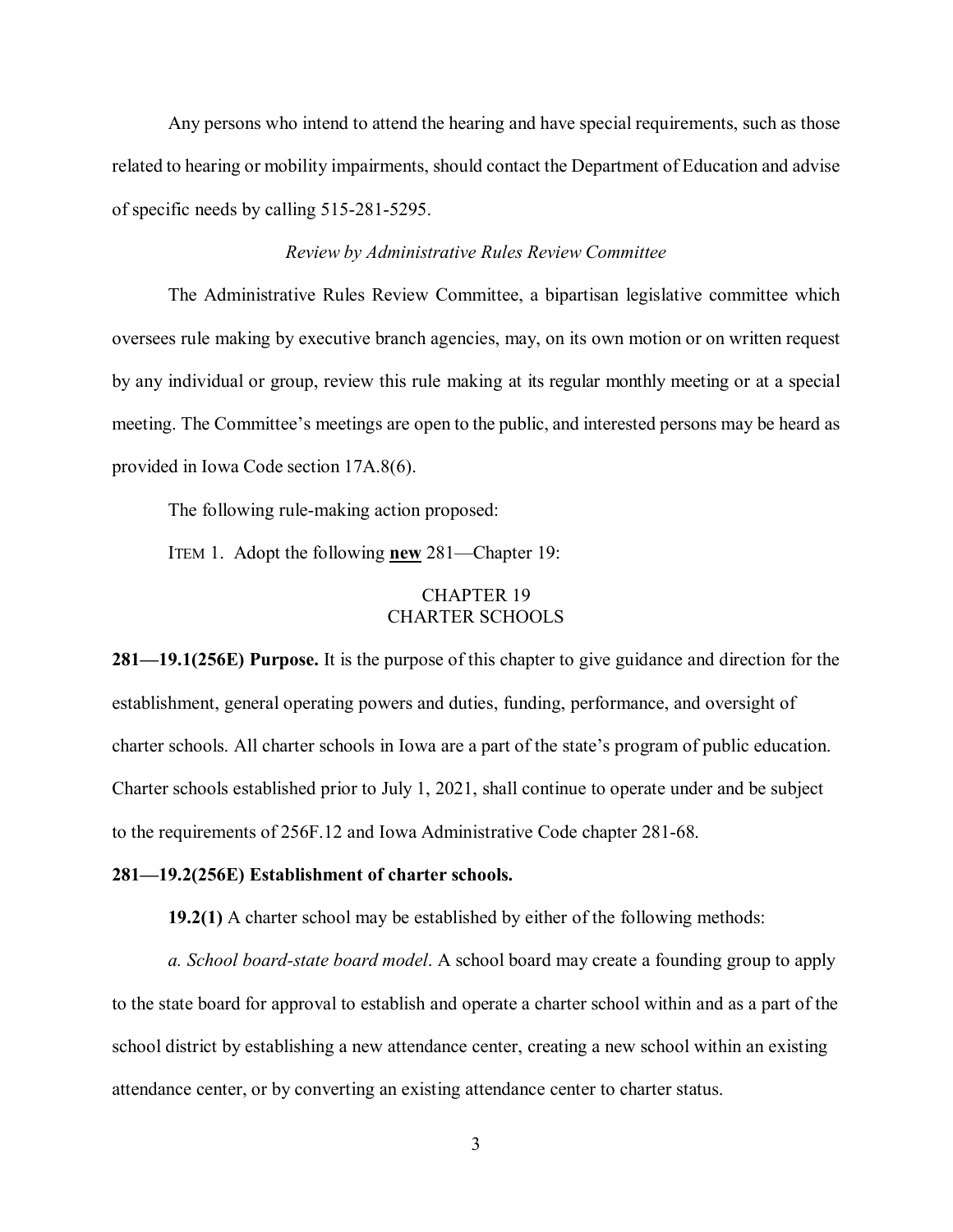*b. Founding group-state board model*. A founding group may apply to the state board for approval to establish and operate a charter school within the boundaries of the state that operates as a new attendance center independently from a public school district.

**19.2(2)** The state board of education shall be the only authorizer of charter schools under this chapter.

**281—19.3(256E)** *Purpose of a charter school*. The purpose of a charter school established under this chapter shall be to accomplish the following:

*a.* Improve student learning, well-being, and postsecondary success.

*b.* Increase learning opportunities for students in areas of need, including but not limited to science, technology, engineering, and math (STEM), and science, technology, engineering, arts, and math (STEAM).

*c.* Increase opportunities for work-based learning, early literacy intervention, and serving at-risk populations.

*d.* Accelerating student learning to prevent learning loss during the COVID-19 pandemic and other significant disruptions to student learning.

*e.* Encourage the use of evidence-based practices in innovative environments.

*f.* Require the measurement and evaluation of program implementation and learning outcomes.

*g.* Establish models of success for Iowa schools.

*h.* Create new professional opportunities for teachers and other educators.

*i.* Investigate and establish different organizational structures for schools to use to implement a multi-tiered system of supports for students.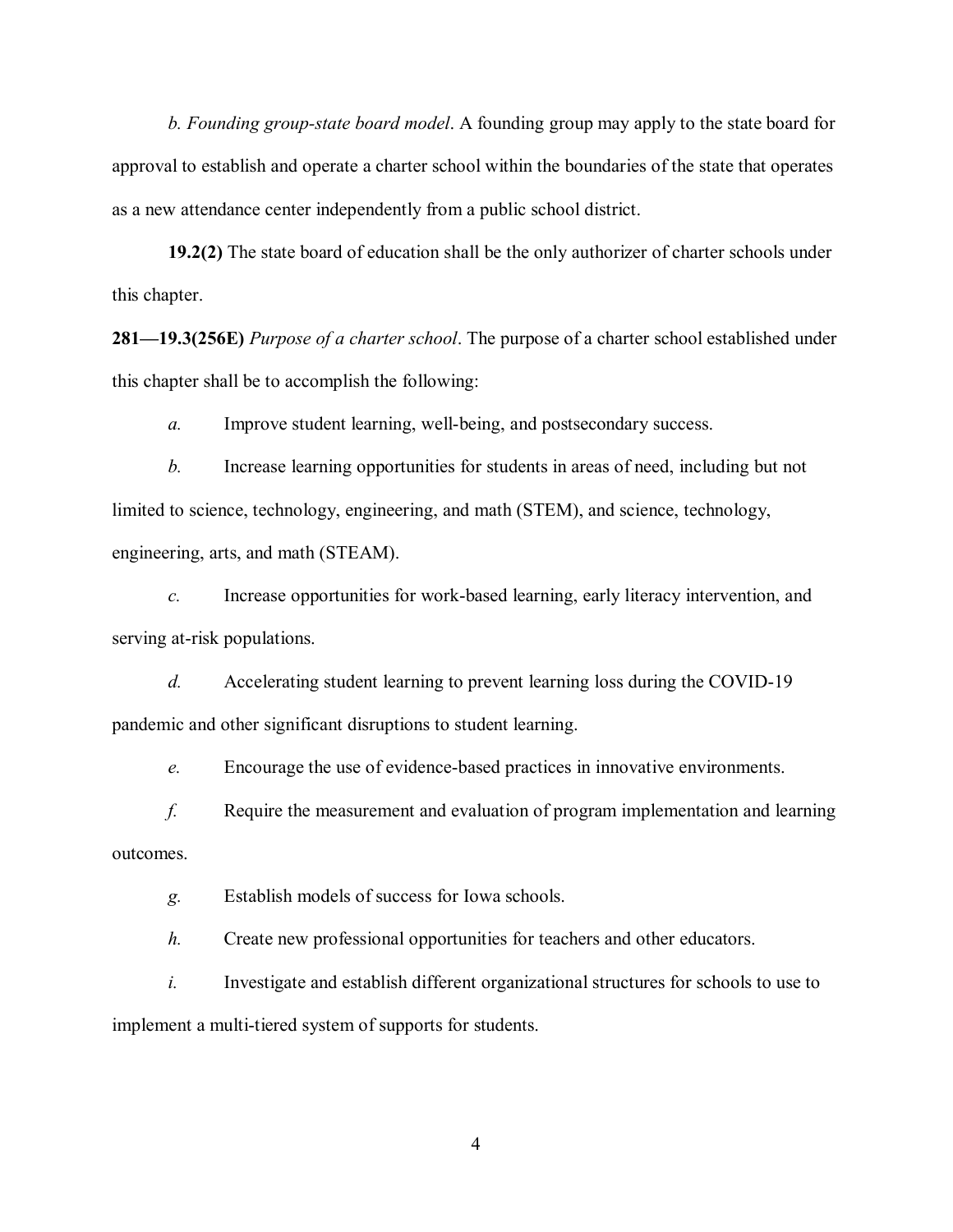*j.* Allow greater flexibility to meet the education needs of a diverse student population and changing workforce needs.

*k.* Allow for the flexible allocation of resources through implementation of specialized school budgets for the benefit of the schools served.

*l.* Allow greater flexibility for districts and schools to focus on closing gaps in student opportunity and achievement for all students from preschool through postsecondary preparation.

#### **281—19.4(256E) Definitions.**

"*Attendance center*" means a school building that contains classrooms used for instructional purposes for elementary, middle, or secondary school students.

"*Charter school*" means a school established in accordance with this chapter.

"*Department*" means the department of education.

"*Education service provider*" means an education management organization, charter school management organization, or other person with whom a charter school contracts for educational program implementation of comprehensive management.

"*Founding group*" means a person, group of persons, or education service provider that develops and submits an application for a charter school to the state board under this chapter.

 "*Governing board*" means the independent board of a charter school whose members are elected or selected pursuant to the charter school contract, subject to the requirements of section 256E.7, subsection 10.

"*School board*" means a board of directors regularly elected by the registered voters of an accredited public school district.

"*State board*" means the state board of education.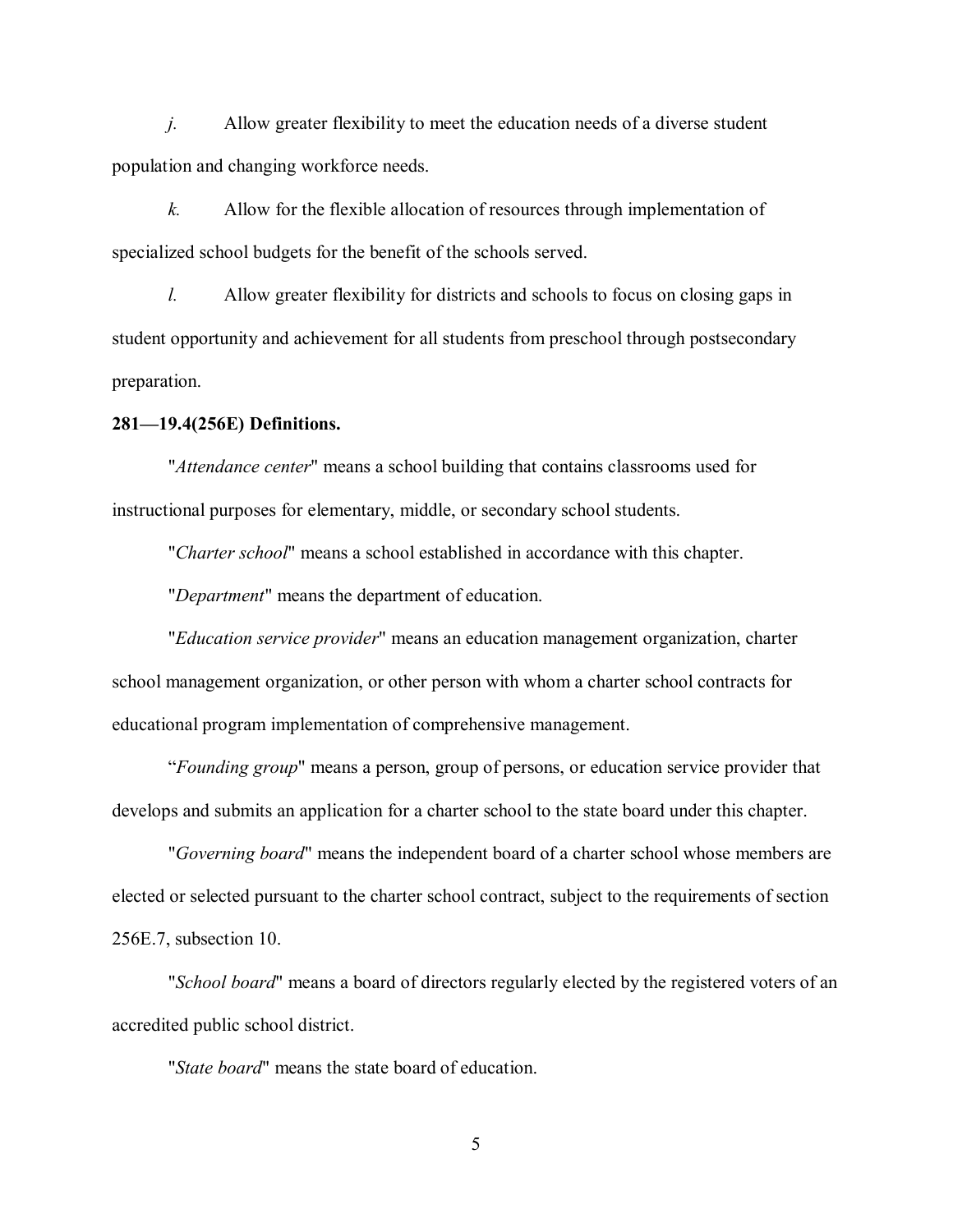**281—19.5(256E) Department duty to monitor.** The department shall monitor the effectiveness of charter schools and shall implement the applicable provisions of this chapter.

**281—19.6(256E) General application provisions.** The following general application provisions apply to both the school board-state board and founding group-state board charter establishment models.

 **19.6(1)** *Instructions*. The instructions for completing an application shall include or otherwise inform applicants of all of the following:

*a.* The performance framework adopted by the state board for charter school oversight and evaluation requirements in accordance with sections 256E.9 and 256E.10.

*b.* The criteria the state board will use in evaluating applications.

*c.* The requirements concerning the format and content essential for applicants to demonstrate the capacities necessary to establish and operate a successful charter school.

 **19.6(2)** *Review*. In reviewing and evaluating charter school applications the state board shall employ procedures, practices, and criteria consistent with nationally recognized principles and standards for reviewing charter school applications. Each application review shall include:

*a.* A thorough evaluation of the written application.

*b.* An in-person interview with the founding group.

*c.* An opportunity in a public forum for local residents to learn about and provide input on each application.

 **19.6(3)** *State board actions following review*. Following review of a charter school application and completion of the process required under subrule 19.6(2), the state board shall do all of the following: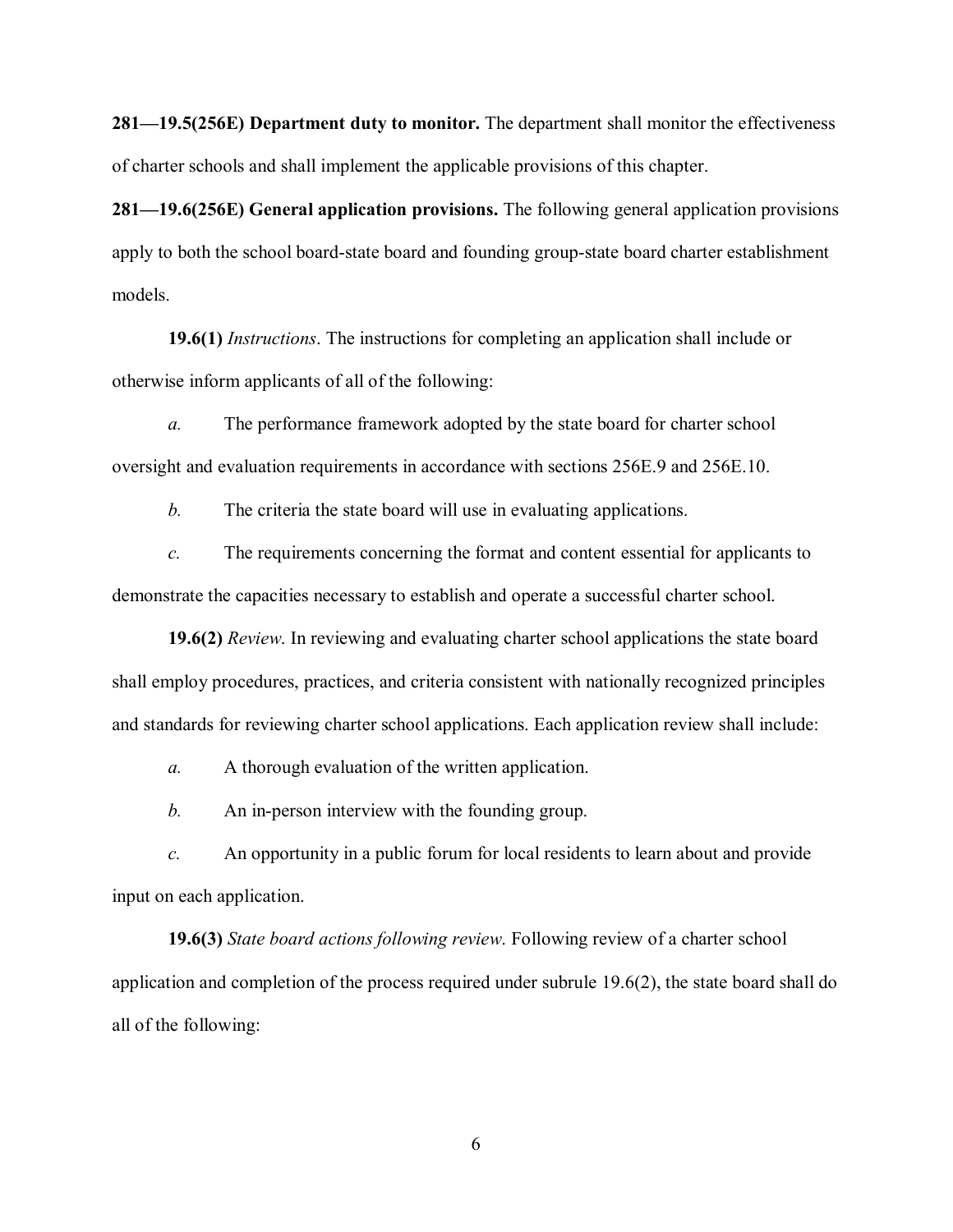*a.* Approve a charter school application only if the founding group has demonstrated competence in each element of the approval criteria and if the founding group is likely to open and operate a successful charter school.

*b.* Make application decisions on documented evidence collected through the application review process.

*c.* Adhere to the policies and criteria that are transparent, based on merit, and avoid conflicts of interest or any appearance thereof.

 **19.6(4)** *Application approval*. The state board shall approve a charter school application if the application satisfies the requirements of this chapter.

*a.* The state board shall approve or deny a charter school application no later than seventy-five calendar days after the application is received.

*b.* If the state board denies an application, the state board shall provide notice of denial to the founding group in writing within thirty days after the state board's action. The notice shall specify the exact reasons for denial and provide documentation supporting those reasons.

*c.* An approval decision may include, if appropriate, reasonable conditions that the founding group must meet before a charter school contract may be executed pursuant to section 256E.6.

*d.* An approved charter application shall not serve as a charter school contract.

*e.* A decision of the state board relating to an application under this section is not appealable.

*f.* An unsuccessful applicant under this section may subsequently reapply to the state board.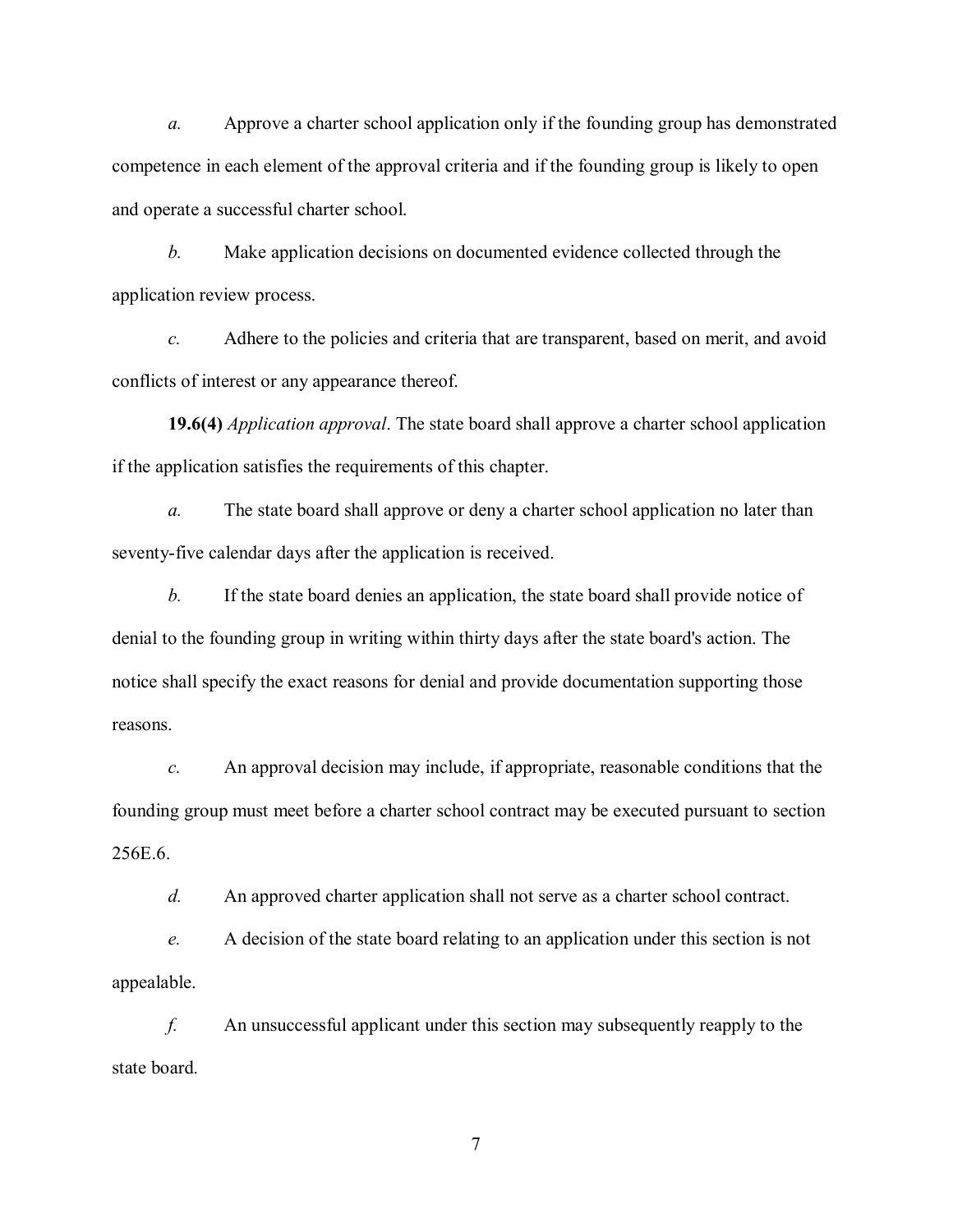**19.6(5)** *Application deadlines and timelines*. For school years on or after the school year beginning on July 1, 2023, applications submitted to the state board on or before August 1 of the preceding school year shall be considered for approval for the establishment of the charter school for the next school year. For the school year beginning on July 1, 2022, applications submitted to the state board on or before February 1, 2022, shall be considered for approval for the establishment of the charter school for the next school year.

**281—19.7(256E) School board-state board model.** A school board may create a founding group to apply to the state board for approval to establish and operate a charter school within and as a part of the school district by establishing a new attendance center, creating a new school within an existing attendance center, or by converting an existing attendance center. The application shall demonstrate the founding group's academic and operational vision and plans for the proposed charter school, demonstrate the founding group's capacity to execute the vision and plans, and provide the state board a clear basis for assessing the founding group's plans and capacity.

 **19.7(1)** *School board-state board model application*. An application submitted under this section shall include all of the following items related to the proposed charter school:

*a.* An executive summary.

*b.* The mission and vision of the proposed charter school, including identification of the targeted student population and the community the charter school intends to serve.

*c.* The location of the proposed charter school or the proposed geographic area within the school district where the school is proposed to be located.

*d.* Identification of the grades to be served each school year during the duration of the charter school contract.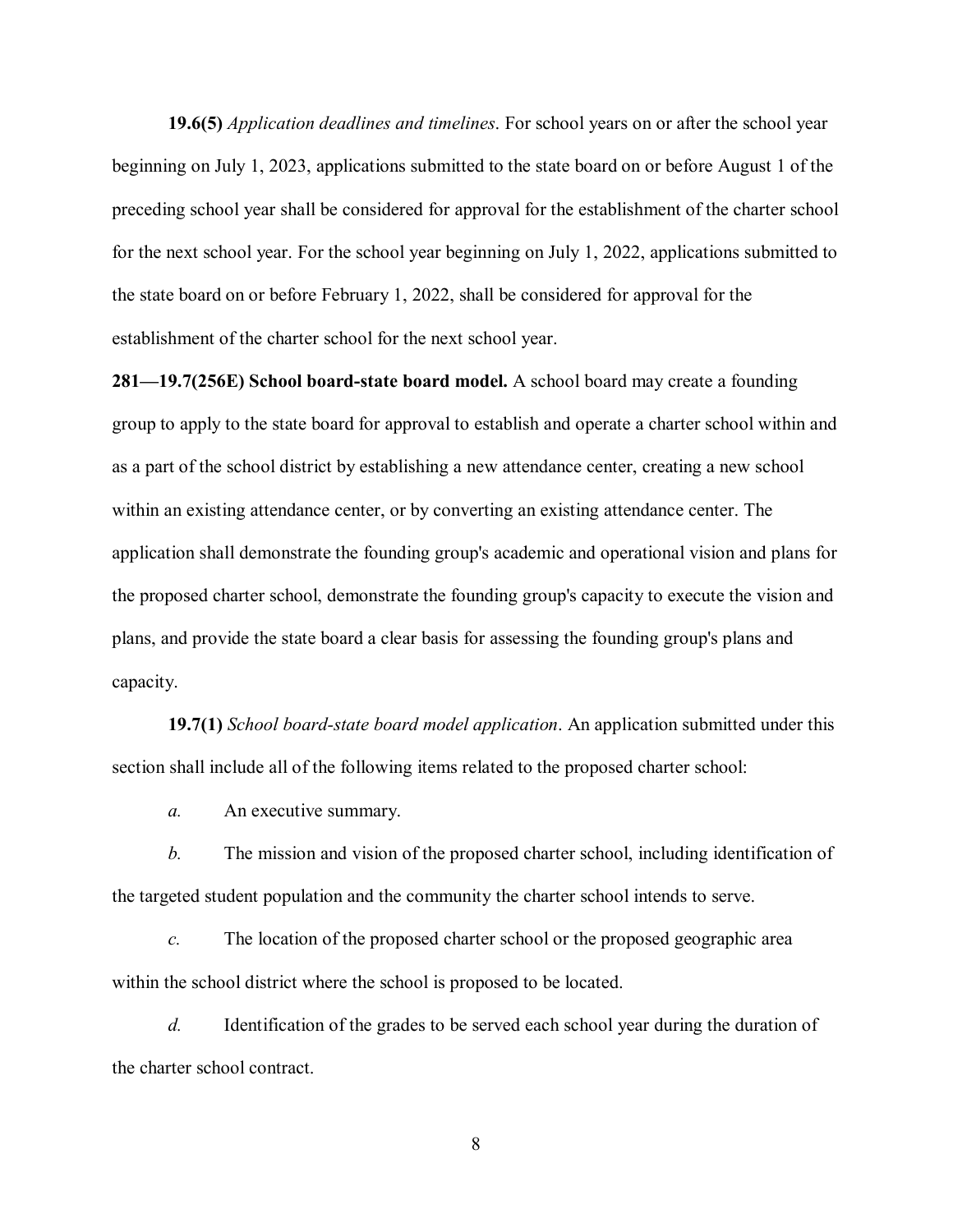*e.* Minimum, planned, and maximum enrollment per grade for each school year during the duration of the charter school contract.

*f.* Evidence of need and community support for the proposed charter school.

*g.* Background information on the members of the founding group and background information on the governing board, administration, and management personnel of the proposed charter school, if available.

*h.* The charter school's proposed operations calendar and sample daily schedule.

*i.* A description of the academic program and identification of ways the program aligns with state academic standards.

*j.* A description of the charter school's instructional model, including the type of learning environment, class size and structure, curriculum overview, and teaching methods.

*k.* The charter school's plan for using internal and external assessments to measure and report student progress on the performance framework in accordance with section 256E.9.

*l.* Plans for identifying and serving students with disabilities, students who are limited English proficient, students who are academically failing or below grade level, and gifted students, including but not limited to compliance with applicable laws and regulations.

*m.* A description of cocurricular and extracurricular programs and how the programs will be funded and delivered.

*n.* Plans and timelines for student recruitment, enrollment and transfers, including enrollment preferences and procedures for conducting transparent admissions selections, including admissions lotteries.

*o.* The proposed code of student conduct, including applicable procedures and disciplinary sanctions for both general students and special education students.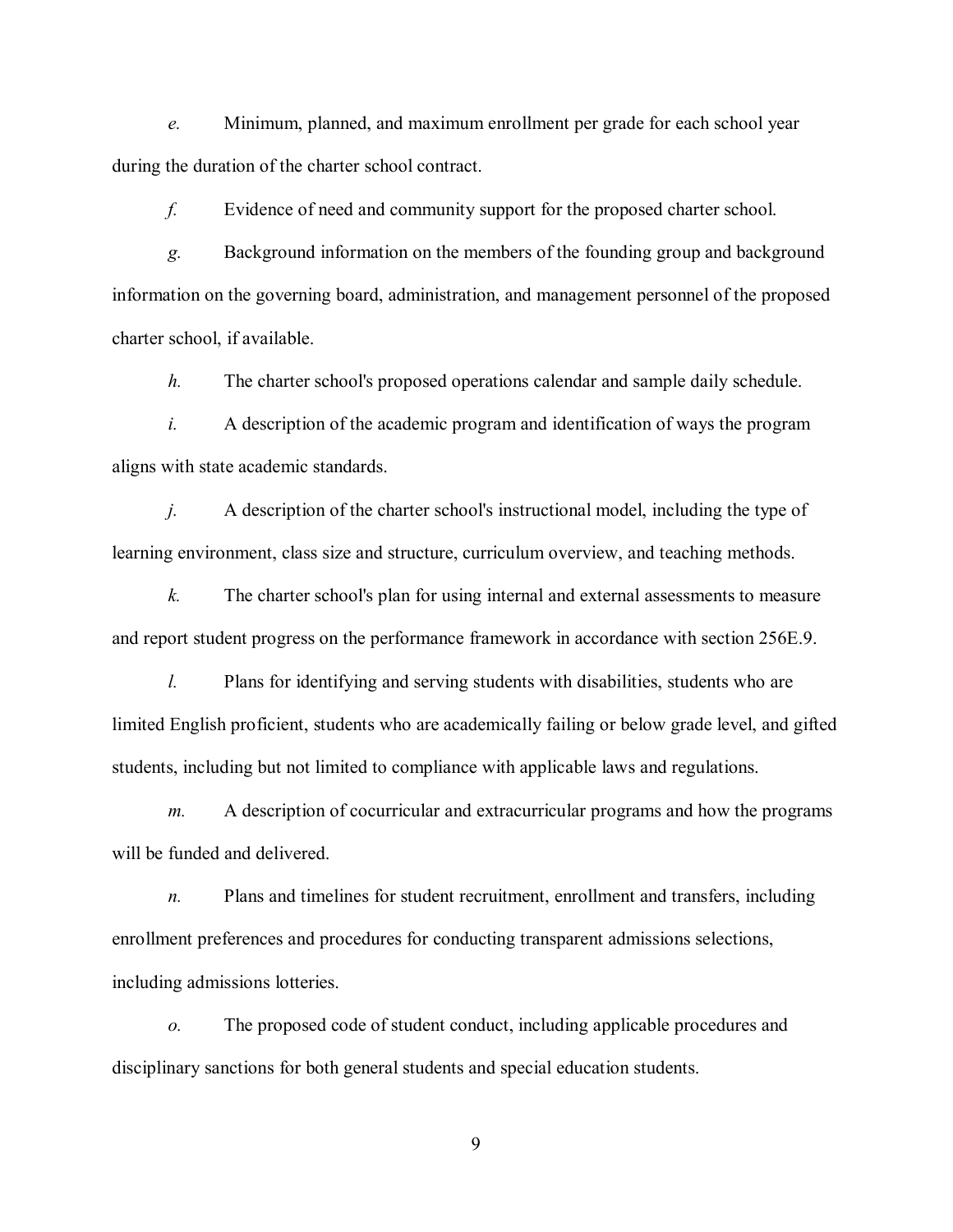*p.* A chart or description of the charter school's organizational structure and the duties and powers of each position or group, including the delineation of authority and reporting between the governing board, administration, staff, and any related bodies or external organizations that have a role in managing the charter school.

*q.* A staffing chart for the charter school's first year and a staffing plan for the duration of the charter school contract.

*r.* Plans for recruiting and developing school administrators, staff, and governing board members and the charter school's employment policies, including performance evaluation plans.

*s.* Proposed governing bylaws for the charter school.

*t.* Identification and explanation of any partnerships or contractual relationships with the founding group or any of the founding group or school board's members that are related to the charter school's operations or mission.

*u.* The charter school's plans for providing transportation services, food service, and all other operational or ancillary services.

*v.* Proposed opportunities and expectations for parent involvement.

*w.* A detailed school start-up plan and five-year plan, including all relevant assumptions used, identifying timelines for charter school finances, budget, and insurance coverage, facility construction, preparation, and contingencies, and the identification of persons or positions responsible for each such item.

*x.* Evidence of anticipated fundraising contributions, if any.

*y.* Evidence of the founding group's success in serving student populations similar to that which is proposed in the application and if the founding group operates other charter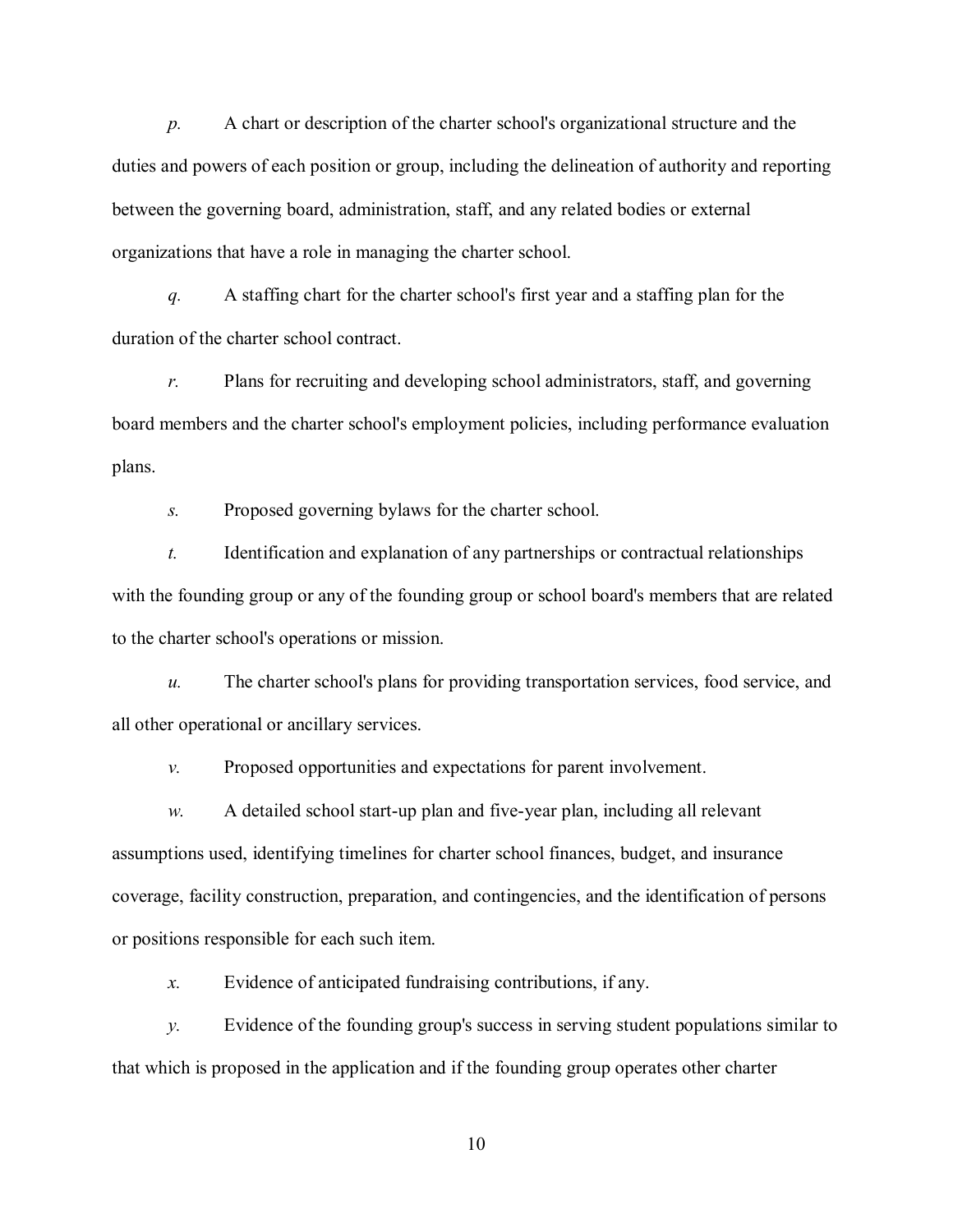schools, evidence of past performance of such other charter schools and evidence of the founding group's capacity for an additional charter school.

*z.* A description of the proposed charter school's staff performance evaluation measures and compensation structure, methods of contract oversight and dispute resolution, investment disclosures, and conflicts of interest.

*aa*. A proposed duration and outline of the charter school contract, including designation of roles, authority, and duties of the governing board and the charter school staff.

*bb*. The specific statutes and administrative rules with which the charter school does not intend to comply. The department shall provide technical assistance to the applicant concerning statutes and administrative rules that may be waived under the charter school contract in order to facilitate the goals of the charter school.

**19.7(2)** *Conversion of existing attendance center*. If the founding group proposes to establish a charter school by converting an existing attendance center of the school district, the state board shall not approve the application unless the founding group submits evidence that the attendance center's teachers and parents or guardians of students enrolled at the existing attendance center voted in favor of the conversion. A vote in favor of conversion under this subsection requires the support of a majority of the teachers employed at the school on the date of the vote and a majority of the parents or guardians voting whose children are enrolled at the school, provided that a majority of the parents or guardians eligible to vote participate in the ballot process. Voting could include the following: signing a petition, a ballot, etc. Electronic voting is permitted, provided that it is secure and creates an auditable record. Voting methods must be accessible, including accessible to individuals with disabilities. Regardless of the method, documentation is required and must be maintained for inspection by the state board or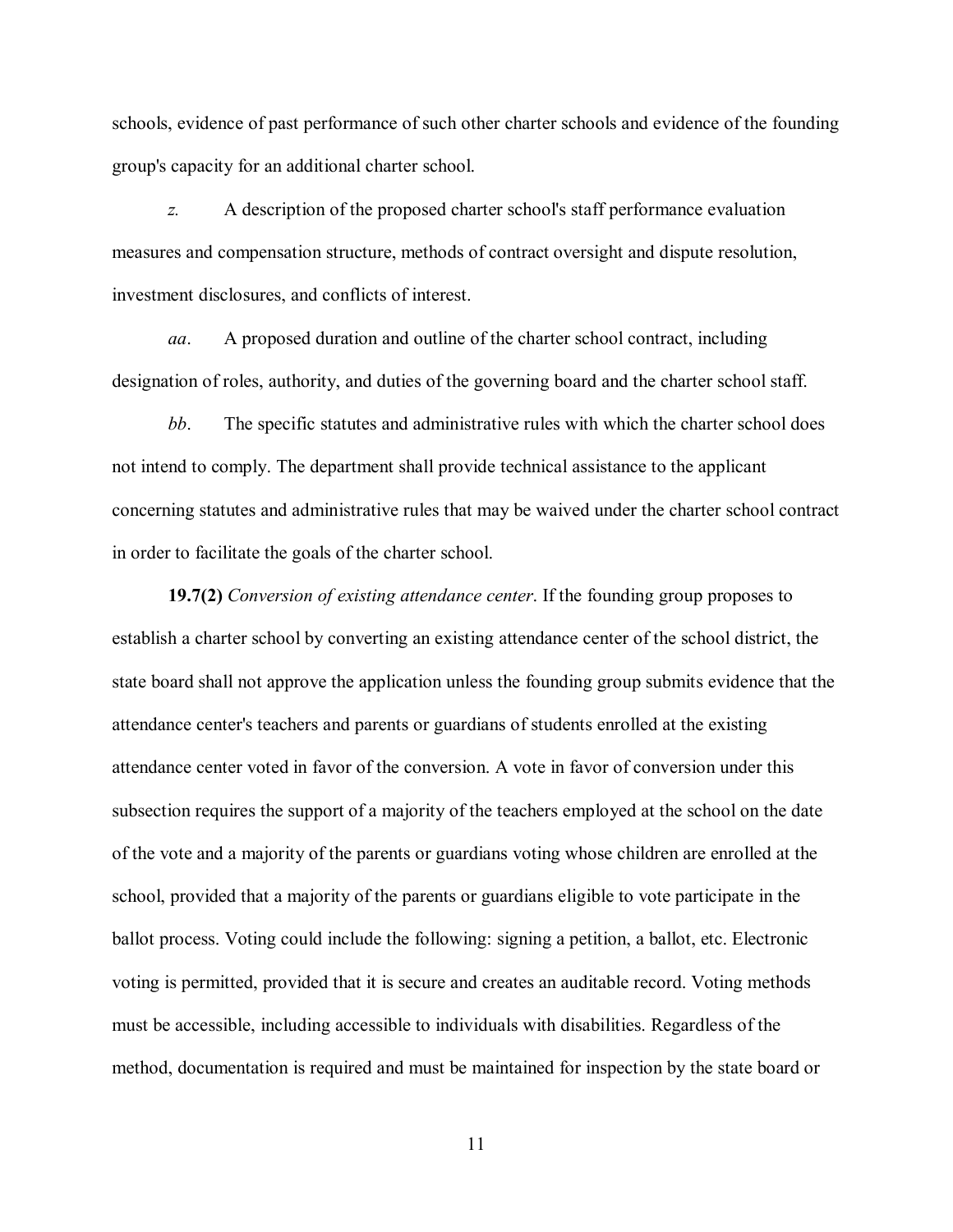the department. A parent or guardian voting in accordance with this subsection must be a resident of this state.

**281—19.8(256E) Founding group-state board model.** A founding group may apply to the state board for approval to establish and operate a charter school within the boundaries of the state that operates as a new attendance center independently from a public school district. The application shall demonstrate the founding group's academic and operational vision and plans for the proposed charter school, demonstrate the founding group's capacity to execute the vision and plans, and provide the state board a clear basis for assessing the founding group's plans and capacity.

**19.8(1)** *Founding group-state board model application*. An application submitted under this section shall include all of the following items related to the proposed charter school:

*a.* An executive summary.

*b.* The mission and vision of the proposed charter school, including identification of the targeted student population and the community the school intends to serve.

*c.* The location of the proposed charter school or the proposed geographic area within the state where the school is proposed to be located.

*d.* Identification of the grades to be served each school year during the duration of the charter school contract.

*e.* Minimum, planned, and maximum enrollment per grade for each school year during the duration of the charter school contract.

*f.* Evidence of need and community support for the proposed charter school.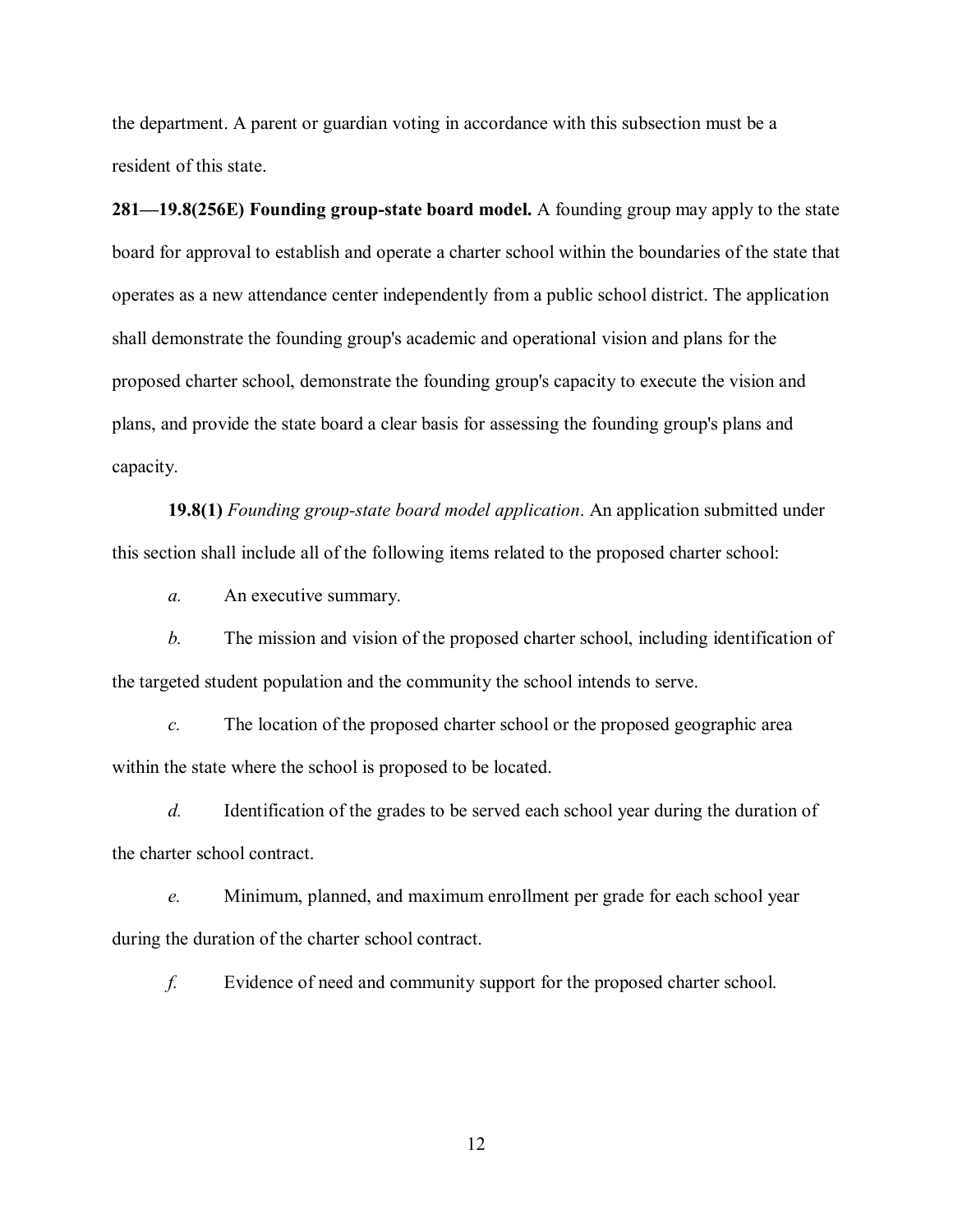*g.* Background information on the members of the founding group and background information on the governing board, administration, and management personnel of the proposed charter school, if available.

*h.* The charter school's proposed operations calendar and sample daily schedule.

*i.* A description of the academic program and identification of ways the program aligns with state academic standards.

*j.* A description of the charter school's instructional model, including the type of learning environment, class size and structure, curriculum overview, and teaching methods.

*k.* The charter school's plan for using internal and external assessments to measure and report student progress on the performance framework in accordance with section 256E.9.

*l.* Plans for identifying and serving students with disabilities, students who are limited English proficient, students who are academically failing or below grade level, and gifted students, including but not limited to compliance with applicable laws and regulations.

*m.* A description of cocurricular and extracurricular programs and how the programs will be funded and delivered.

*n.* Plans and timelines for student recruitment, enrollment, and transfers, including enrollment preferences and procedures for conducting transparent admissions selections, including admissions lotteries.

*o.* The proposed code of student conduct, including applicable procedures and disciplinary sanctions for both general students and special education students.

*p.* A chart or description of the charter school's organizational structure and the duties and powers of each position or group, including the delineation of authority and reporting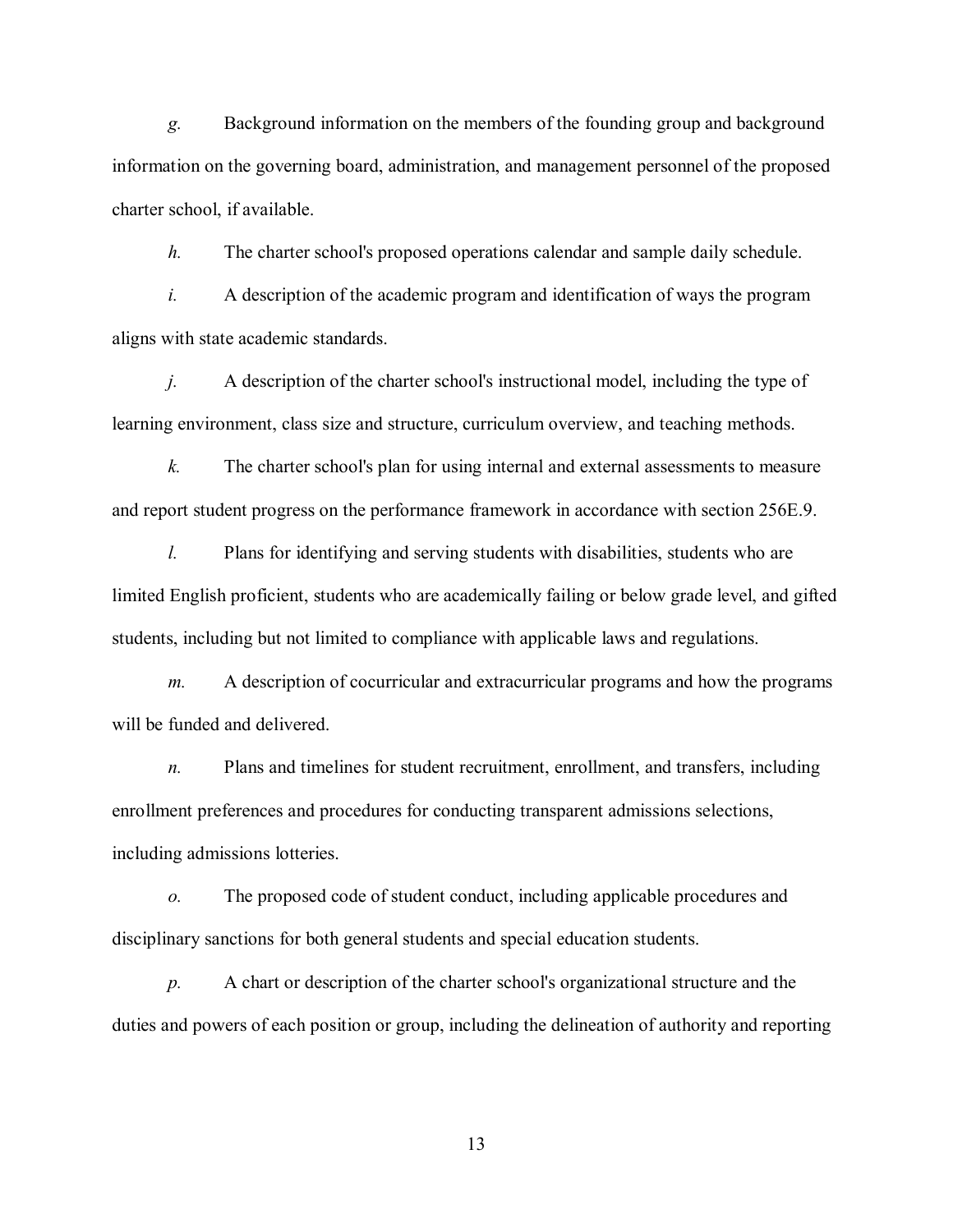between the governing board, staff, and any related bodies or external organizations that have a role in managing the charter school.

*q.* A staffing chart for the charter school's first year and a staffing plan for the duration of the charter school contract.

*r.* Plans for recruiting and developing school administrators, staff, and governing board members and the charter school's employment policies, including performance evaluation plans.

*s.* Proposed governing bylaws for the charter school.

*t.* Identification and explanation of any partnerships or contractual relationships with an education service provider that are related to the charter school's operations or mission.

*u.* The charter school's plans for providing transportation services, food service, and all other operational or ancillary services.

*v.* Proposed opportunities and expectations for parent involvement.

*w.* A detailed school start-up plan and five-year plan, including all relevant assumptions used, identifying timelines for charter school finances, budget, and insurance coverage, facility construction, preparation, and contingencies, and the identification of persons or positions responsible for each such item.

*x.* Evidence of anticipated fundraising contributions, if any.

*y.* If the application includes a proposal that the governing board contracts with an education service provider, evidence of the education service provider's success in serving student populations similar to that which is proposed in the application and if the education service provider operates other charter schools, evidence of past performance of such other charter schools and evidence of the education service provider's capacity for growth.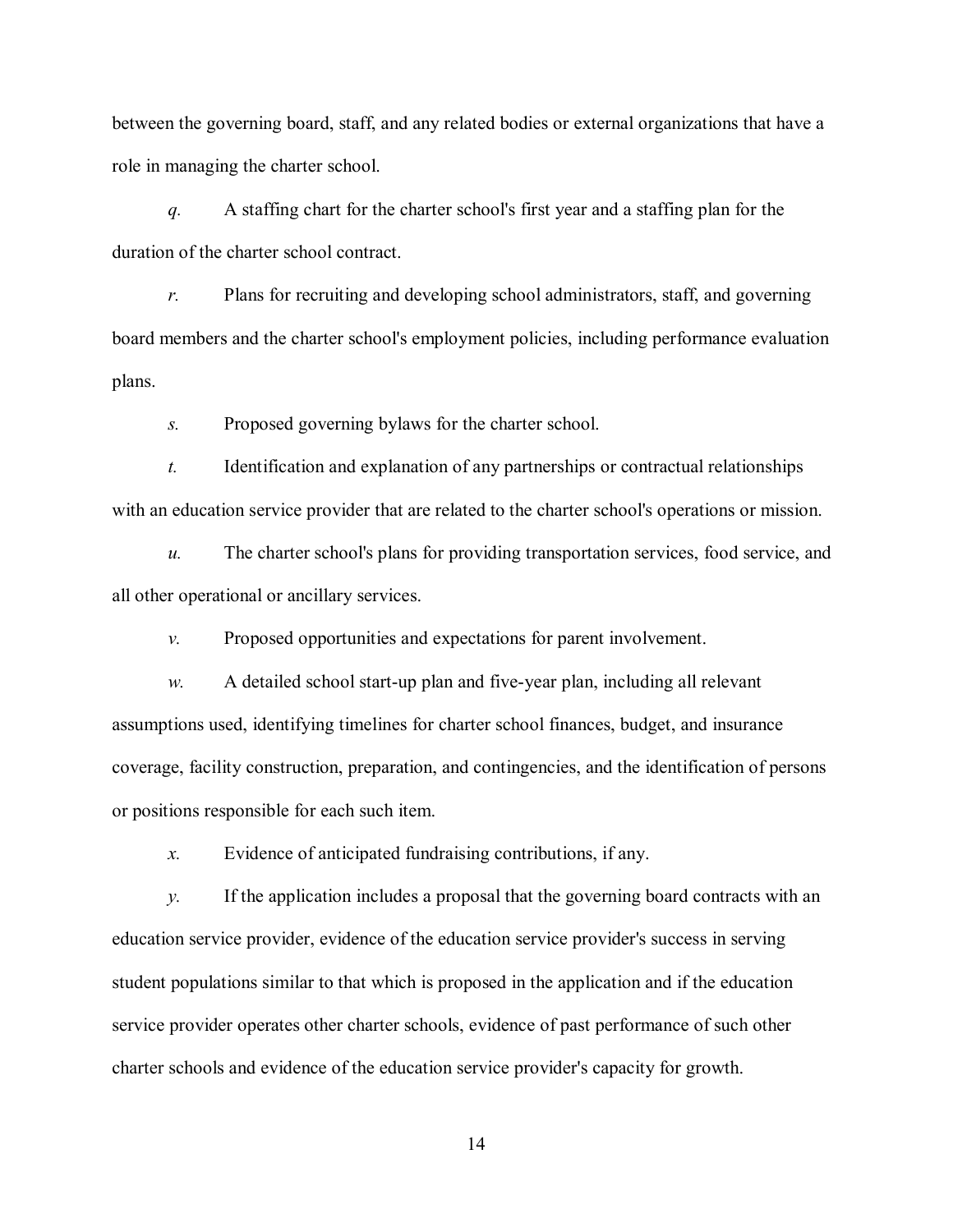*z.* If the application includes a proposal that the governing board contracts with an education service provider, a description of the education service provider's staff performance evaluation measures and compensation structure, methods of contract oversight and dispute resolution, investment disclosures, and conflicts of interest.

*aa*. A proposed duration and outline of the charter school contract, including designation of roles, authority, and duties of the governing board and the charter school staff.

*bb.* The specific statutes and administrative rules with which the charter school does not intend to comply. The department shall provide technical assistance to the applicant concerning statutes and administrative rules that may be waived under the charter school contract in order to facilitate the goals of the charter school.

**19.8(2)** *Special rule*. A charter school application under this section shall not be approved if the founding group has another pending application under this section.

**281—19.9 Charter school contract.** Within the later of thirty days following approval of a charter school application or upon the satisfaction of all reasonable conditions imposed on the applicant in the charter school approval, if any, an enforceable and renewable charter school contract shall be executed between the founding group and the state board setting forth the academic and operational performance expectations and measures by which the charter school will be evaluated pursuant to Code sections 256E.9 and 256E.10, rules 281-19.10(256E0 and 281-19.13(256E), and the other rights and duties of the parties.

**19.9(1)** *Initial contract*. An initial charter school contract shall be granted for a term of five school budget years. The charter school contract shall include the beginning and ending dates of the charter school contract term.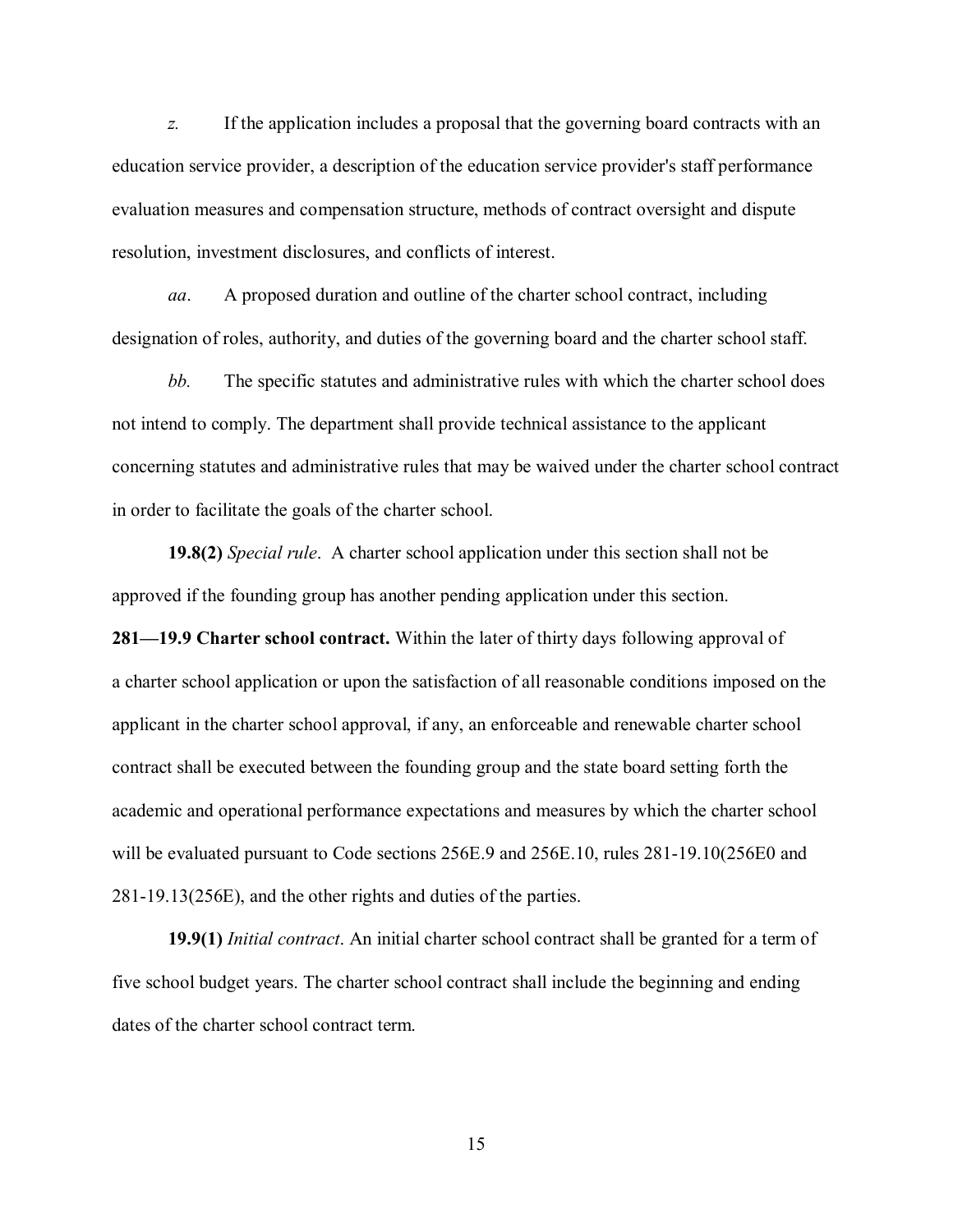**19.9(2)** *Delay of opening*. An approved charter school may delay its opening for a period of time not to exceed one school year in order to plan and prepare for the charter school's opening. If the charter school requires an opening delay of more than one school year, the charter school may request an extension from the state board.

**19.9(3)** Each charter school contract shall be signed by the president of the state board and the president or appropriate officer of the governing body of the founding group.

**19.9(4)** *Notification of charter school*. Within fifteen days of the execution of a charter school contract entered into by the state board, the state board shall notify the department and the department of management of the name of the charter school and any applicable education service provider, the proposed location of the charter school, and the charter school's first year projected enrollment.

**19.9(5)** A charter school approved under this chapter shall not commence operations without a valid charter school contract executed in accordance with this section and approved in an open session of the state board.

**19.9(6)** *Conditions prior to opening*. The contract may provide for requirements or conditions to govern and monitor the start-up progress of an approved charter school prior to the opening of the charter school including but not limited to conditions to ensure that the charter school meets all building, health, safety, insurance, and other legal requirements.

**19.9(7)** *Contract governing multiple charter schools*. A charter school contract may be amended to govern multiple charter schools operated by the same applicant and approved by the state board. However, each charter school that is part of a charter school contract shall be separate and distinct from any other charter school governed by the contract.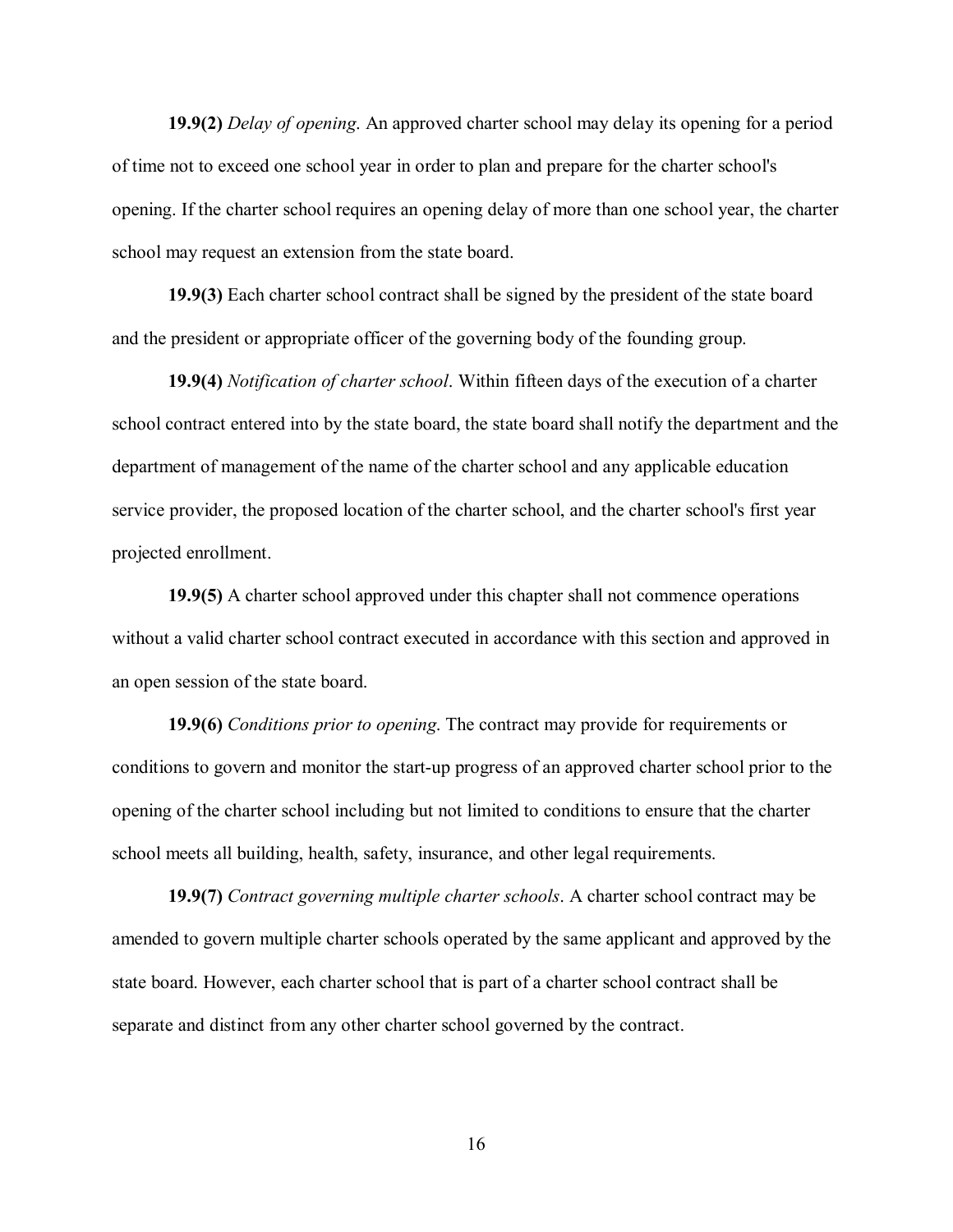**281—19.10(256E) Performance framework.** The performance provisions within the charter school contract shall be based on a performance framework that clearly sets forth the academic and operational performance indicators, measures, and metrics that will guide the evaluation of the charter school by the state board, without compromising individual student privacy.

**19.10(1)** The performance framework shall include:

*a.* Student academic growth and proficiency in English/Language Arts on statewide outcome assessments.

*b.* Student academic growth and proficiency in Mathematics on statewide outcome assessments.

*c.* Achievement gaps in both proficiency and growth on statewide outcome assessments between specified populations or groups of students, including groups based on gender, race, poverty, special education status, limited English proficiency, and gifted status.

*d.* Benchmark status on early literacy approved screening measure(s) in grades kindergarten through three.

# *e.* Attendance.

- *f.* Conditions for Learning data.
- *g.* Enrollment attrition and mobility.

*h.* Postsecondary readiness for students in grades nine through twelve.

*i.* Goals specified in the charter school's mission.

*j.* Financial performance and sustainability.

*k.* Governing board performance and stewardship, including compliance with all applicable laws, regulations, and terms of the charter contract.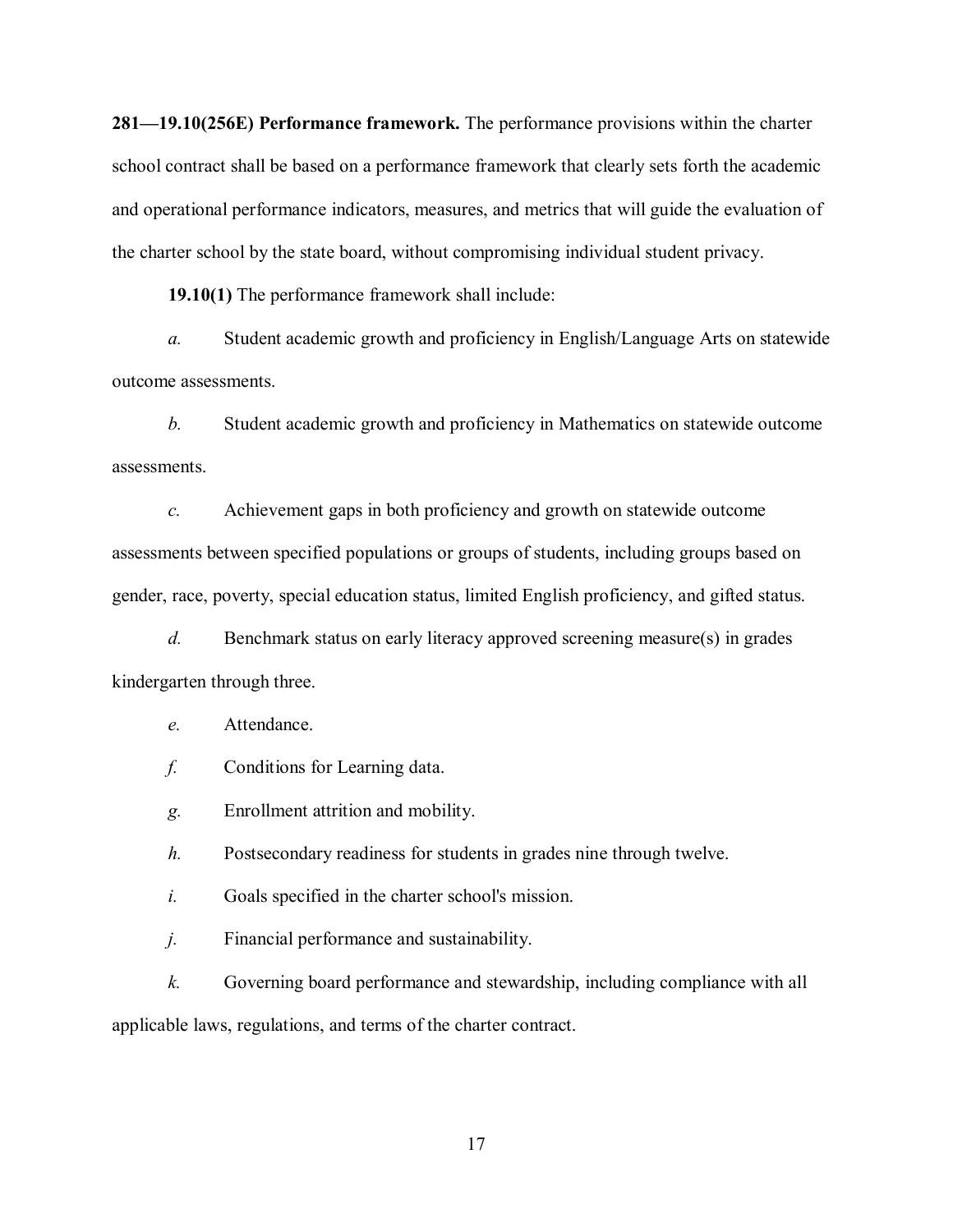**19.10(2)** *Annual performance targets*. Annual performance targets shall be agreed upon between each charter school and the state board. Such performance targets shall be contained in the charter school contract and shall be designed to help each charter school meet applicable federal, state, and local standards. The performance targets contained in the charter school contract may be amended by mutual agreement after the charter school is operating and has collected initial achievement data for the charter school's students.

**19.10(3)** The state board is responsible for collecting, analyzing, and reporting all data from state assessments and other state data sources in accordance with the performance framework. However, all efforts shall be made by all parties to the charter school contract to eliminate or reduce duplicative data reporting requirements.

**19.10(4)** Multiple charter schools operating under a single charter school contract shall be required to report their performance data as separate, individual schools, with each charter school held independently accountable for performance.

**19.10(5)** Each charter school established under this chapter shall be evaluated and ranked by the department pursuant to the attendance center performance ranking system developed and adopted by the department.

**281—19.11(256E) General operating powers and duties.** In order to fulfill the charter school's public purpose, a charter school established under this chapter shall be organized as a nonprofit education organization.

**19.11(1)** *Operating powers*. A charter school established under this chapter shall have all the powers necessary for carrying out the terms of the charter school contract including but not limited to the following, as applicable:

*a.* Receive and expend funds for charter school purposes.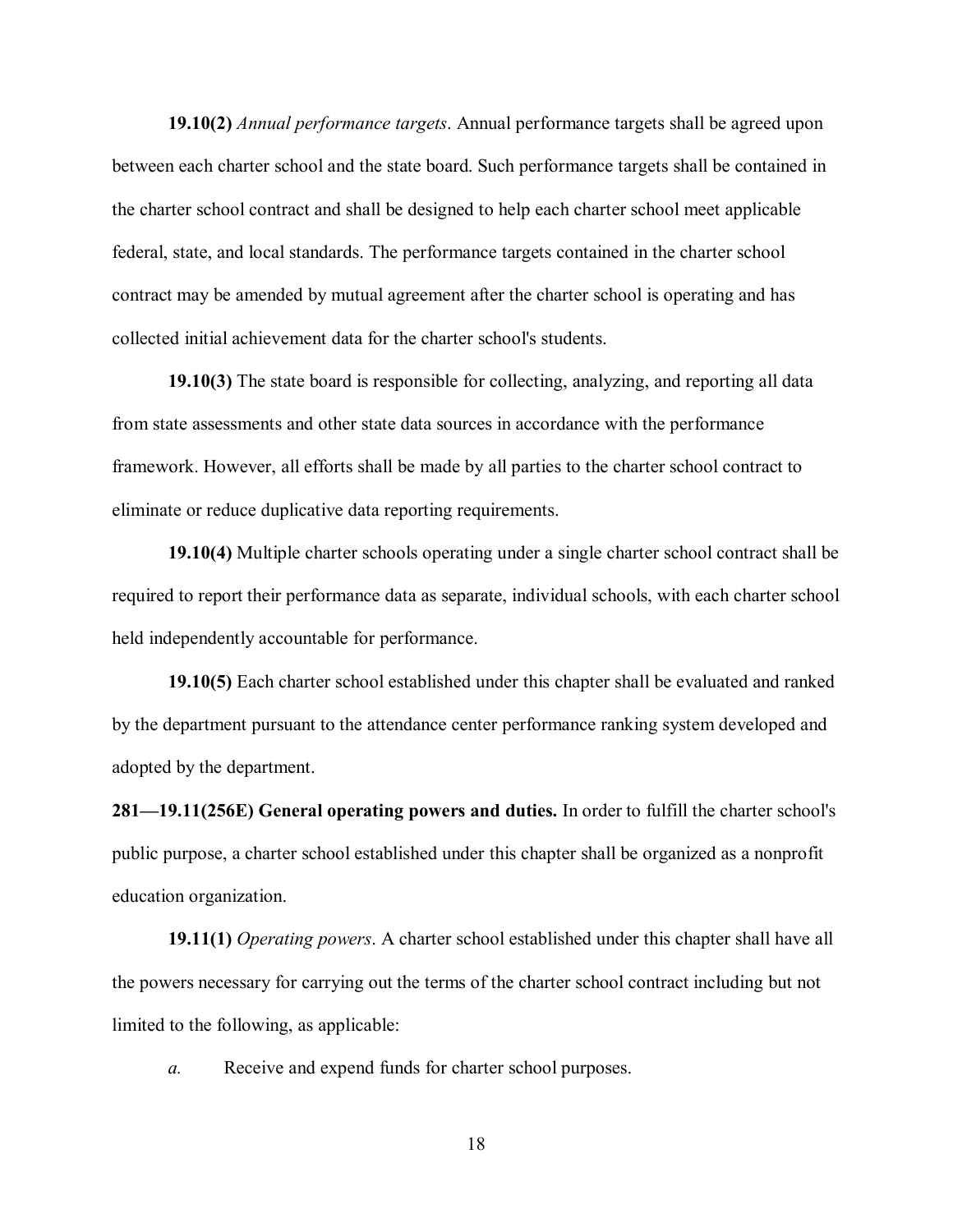*b.* Secure appropriate insurance and enter into contracts and leases.

*c.* Contract with an education service provider for the management and operation of the charter school so long as the governing board retains oversight authority over the charter school.

*d.* Incur debt in anticipation of the receipt of public or private funds.

*e.* Pledge, assign, or encumber the charter school's assets to be used as collateral for loans or extensions of credit.

*f.* Solicit and accept gifts or grants for charter school purposes unless otherwise prohibited by law or by the terms of its charter school contract.

*g.* Acquire from public or private sources real property for use as a charter school or a facility directly related to the operations of the charter school.

*h.* Sue and be sued in the charter school's own name.

*i.* Operate an education program that may be offered by any noncharter public school or school district.

**19.11(2)** *Exemptions*. A charter school established under this chapter is exempt from all state statutes and rules and any local rule, regulation, or policy, applicable to a noncharter school, except that the charter school shall do all of the following:

*a.* Meet all applicable federal, state, and local health and safety requirements and laws prohibiting discrimination on the basis of race, creed, color, sex, sexual orientation, gender identity, national origin, religion, ancestry, or disability. If approved under section 256E.4 and rule 281—19.7, the charter school shall be subject to any court-ordered desegregation in effect for the school district at the time the charter school application is approved, unless otherwise specifically provided for in the desegregation order.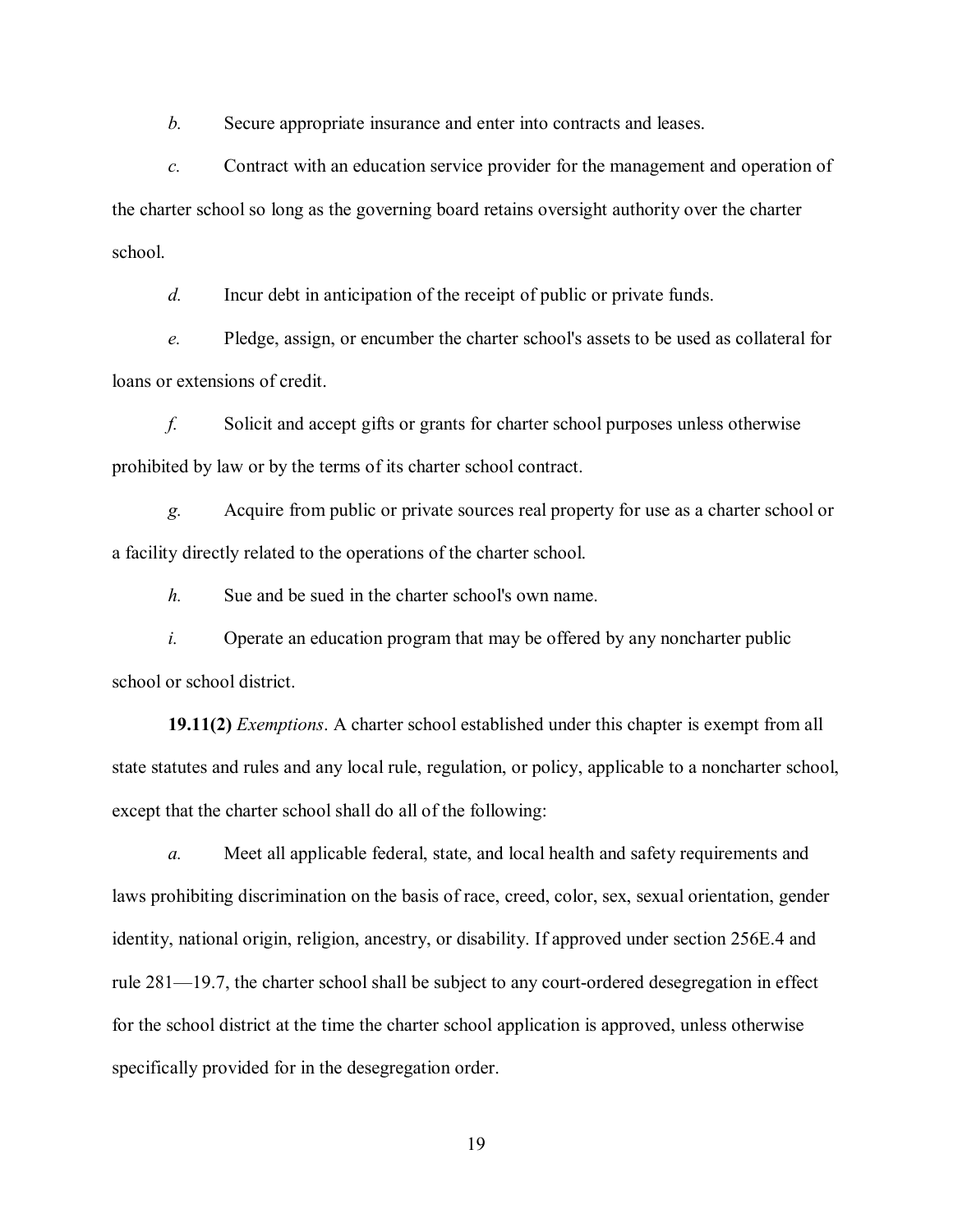*b.* Operate as a nonsectarian, nonreligious school.

*c.* Be free of tuition and application fees to Iowa resident students between the ages of five and twenty-one years.

*d.* Be subject to and comply with chapters 216 and 216A relating to civil and human rights.

*e.* Provide special education services in accordance with chapter 256B.

*f.* Be subject to the same financial audits, audit procedures, and audit requirements as a school district. The audit shall be consistent with the requirements of Code sections 11.6, 11.14, 11.19, and 279.29, and section 256.9, subsection 20, except to the extent deviations are necessary because of the program at the school. The department, the auditor of state, or the legislative services agency may conduct financial, program, or compliance audits.

*g.* Be subject to and comply with the requirements of section 256.7, subsection 21, and the educational standards of section 256.11, unless specifically waived by the state board during the application process.

*h.* Provide instruction for at least the number of days or hours required by section 279.10, subsection 1, unless specifically waived by the state board as part of the application process.

*i.* Comply with the requirements of this chapter.

*j.* Conduct governing board meetings in a manner that is open to the public and the governing board shall be a governmental body for purposes of chapter 21.

*k.* The governing board shall be a government body for purposes of chapter 22 and all records, documents, and electronic data of the charter school and of the governing board shall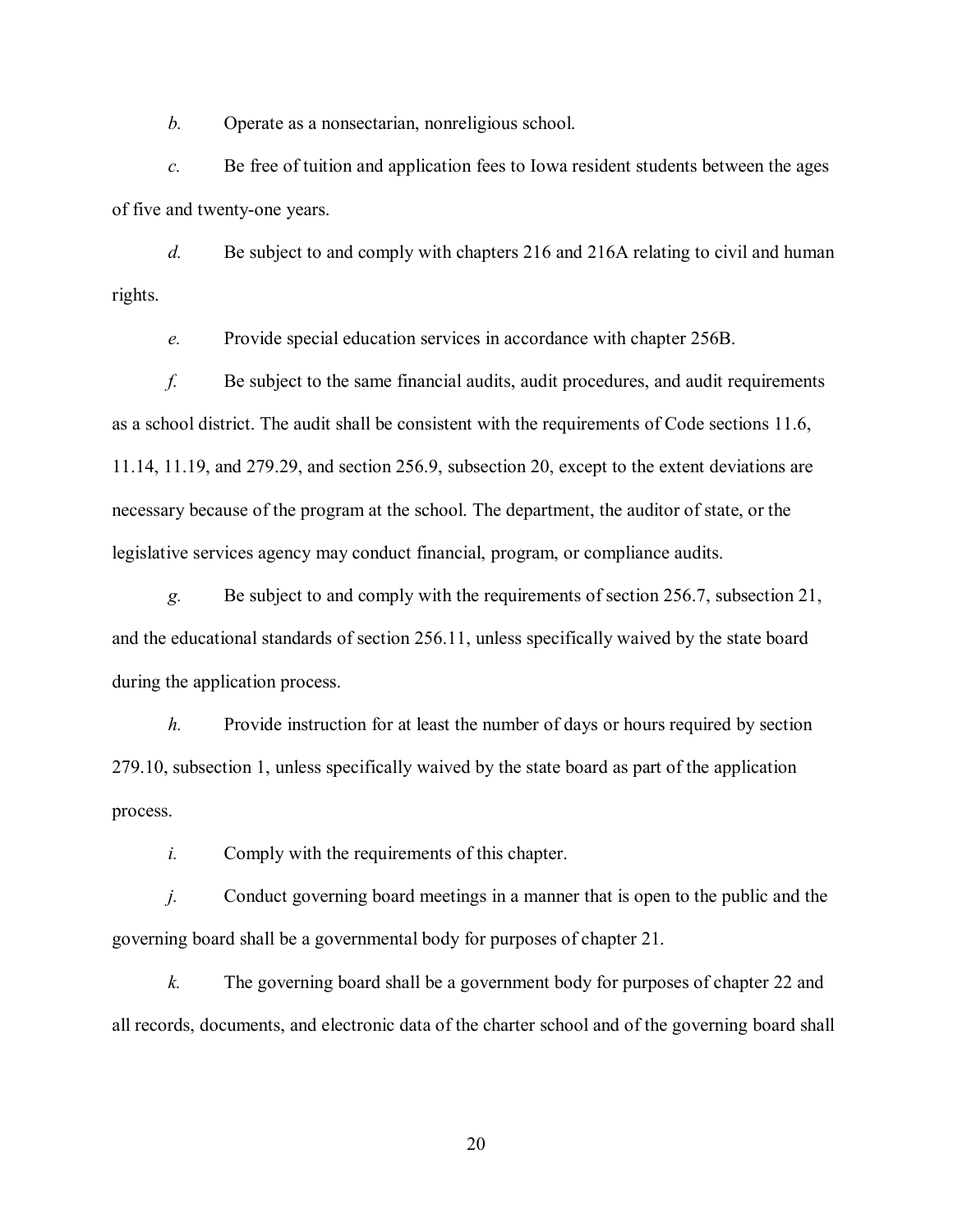be public records and shall be subject to the provisions of chapter 22 relating to the examination of public records.

**19.11(3)** *Teachers*. A charter school shall employ or contract with teachers as defined in Code section 272.1, who hold valid licenses with an endorsement for the type of instruction or service for which the teachers are employed or under contract.

**19.11(4)** *Administrators*. The chief administrator of the charter school shall be one of the following:

(1) An administrator who holds a valid license under chapter 272.

(2) A teacher who holds a valid license under chapter 272.

 (3) An individual who holds an authorization to be a charter school administrator issued by the board of educational examiners under chapter 272. The board of educational examiners shall adopt rules for the issuance of such authorizations not later than December 31, 2021, and such authorizations shall only be valid for service or employment as a charter school administrator.

**19.11(5)** *Admissions*. A charter school shall not discriminate in its student admissions policies or practices on the basis of intellectual or athletic ability, measures of achievement or aptitude, or status as a person with a disability. However, a charter school may limit admission to students who are within a particular range of ages or grade levels or on any other basis that would be legal if initiated by a school district. Enrollment priority shall be given to the siblings of students enrolled in a charter school.

**19.11(6)** *Enrollment*. A charter school shall enroll an eligible student who submits a timely application unless the number of applications exceeds the capacity of a program, class, grade level, or building. In this case, students must be accepted by lot. Upon enrollment of an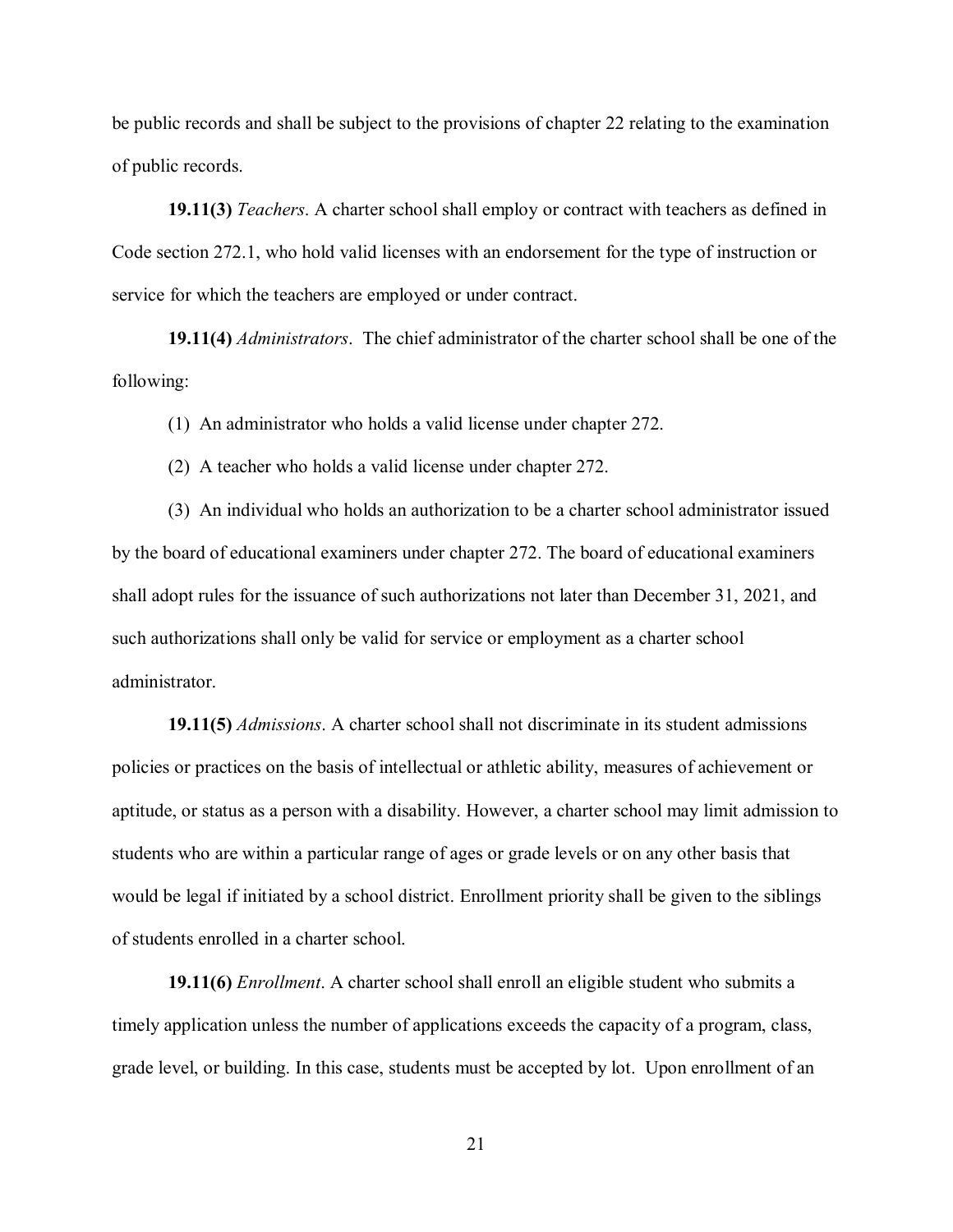eligible student, the charter school shall notify the public school district of residence not later than March 1 of the preceding school year.

**19.11(7)** *Governing board*.

*a.* Each charter school governing board shall be required to adopt a conflict of interest policy and a code of ethics for all board members and employees.

*b.* Each charter school governing board shall adopt a policy regarding the hiring of family members to avoid nepotism in hiring and supervision. The policy shall include but is not limited to a disclosure to the governing board of potential nepotism in hiring and supervision. Any person subject to the policy with a conflict shall not be involved in the hiring decision or supervision of a potential employee.

*c.* Individuals compensated by an education service provider are prohibited from serving as a voting member on the governing board of any charter school unless the state board waives such prohibition.

*d.* If the charter school is operated by an education service provider, the governing board of the charter school shall have access to all records of the education service provider that are necessary to evaluate any provision of the contract or evaluate the education service provider's performance under the contract.

*e.* A majority of the membership of each charter school's governing board shall be residents of the geographic area served by the charter school. Each member of the governing board who is not a resident of the geographic area served by the charter school must be a resident of this state.

*f.* The governing board shall post the charter school's annual budget on the charter school's internet site for public viewing within ten days of approval of the budget. Each posted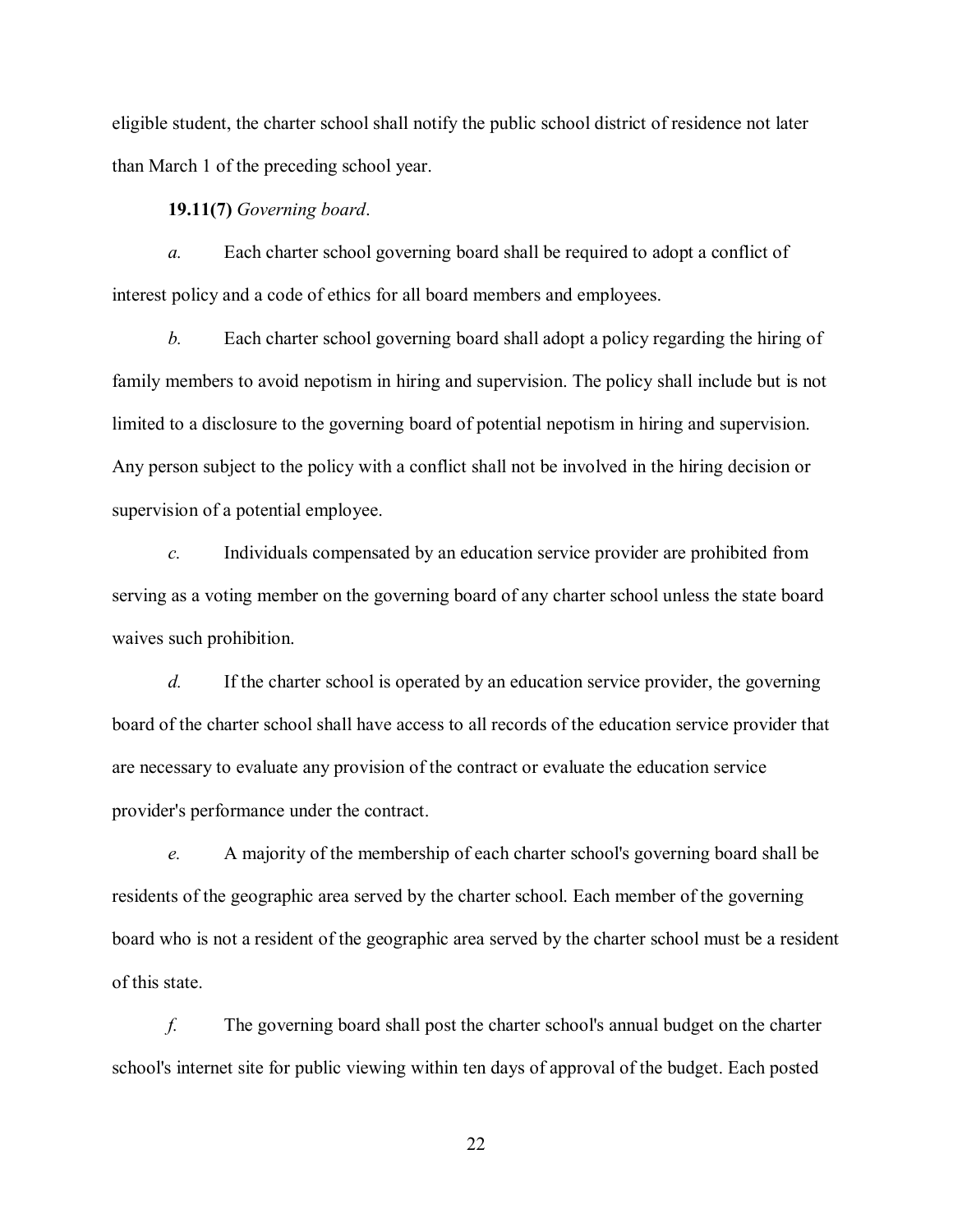budget shall continue to be accessible for public viewing on the internet site for all subsequent budget years.

**19.11(8)** *Rule of construction*. To be exempt from a law or rule pursuant to subrule 19.11(2), a charter school must list that law or rule in its application, pursuant to subrule 19.7(1), paragraph "bb" or subrule 19.8(1), paragraph "bb."

# **281—19.12(256E) Funding.**

**19.12(1)** Each student enrolled in a charter school established under this chapter shall be counted, for state school foundation purposes, in the student's district of residence pursuant to section 257.6, subsection 1, paragraph subparagraph (9), including any applicable amounts under section 256B.9. For purposes of this section, residence means a residence under section 282.1.

**19.12(2)** The school district of residence shall pay to the charter school in which the student is enrolled in the manner required under section 282.18, and pursuant to the timeline in section 282.20, subsection 3, an amount equal to the sum of the state cost per pupil for the previous school year plus the teacher leadership supplement state cost per pupil for the previous fiscal year as provided in section 257.9 plus any moneys received for the student as a result of the non-English speaking weighting under section 280.4, subsection 3, for the previous school year multiplied by the state cost per pupil for the previous year. If a student is an eligible pupil under section 261E.6, the charter school shall pay the tuition reimbursement amount to an eligible postsecondary institution as provided in section 261E.7.

**19.12(3)** *Special education funding*. For a student requiring special education, the school district of residence shall pay to the charter school the actual costs incurred in providing the appropriate special education.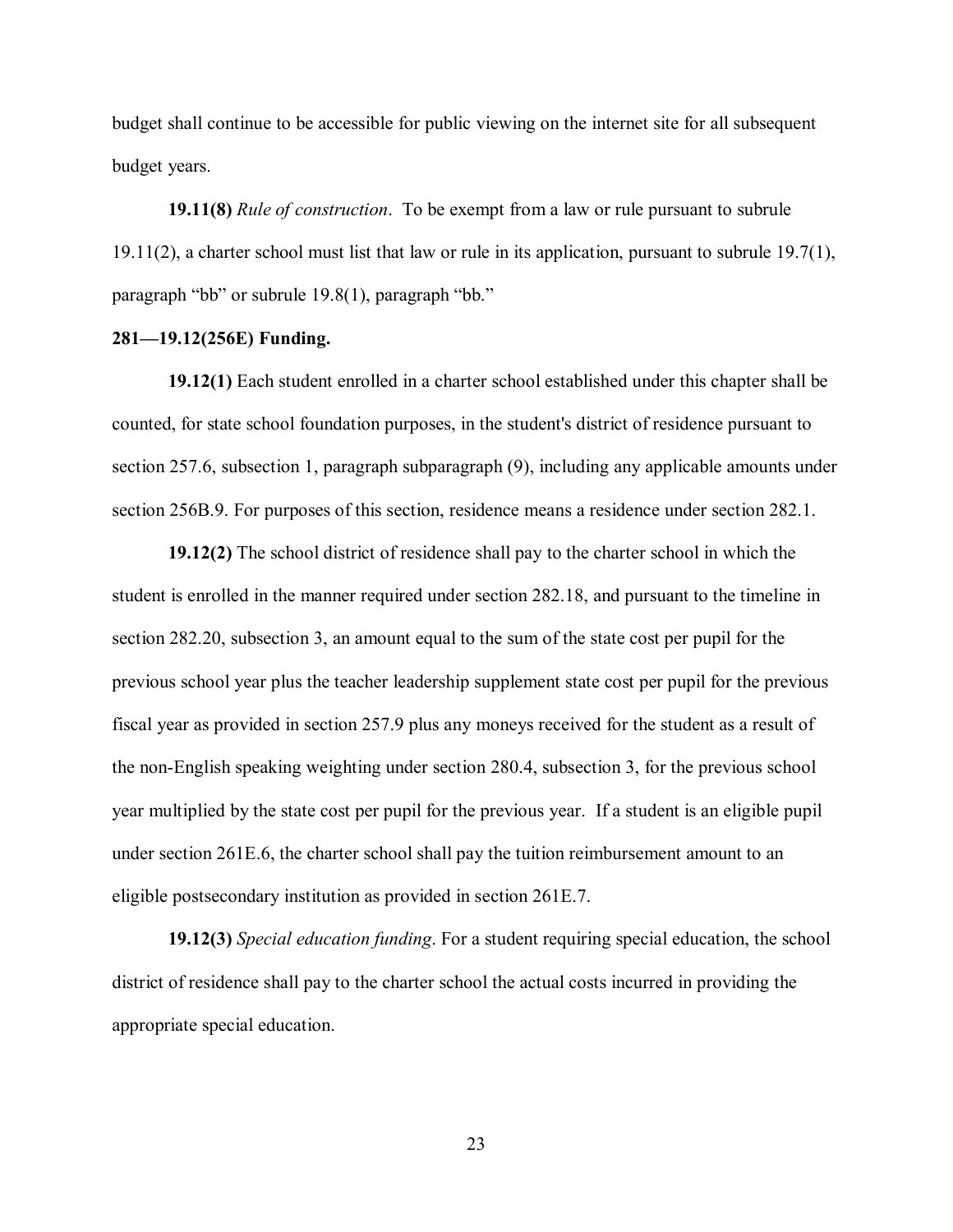**19.12(4)** For each student enrolled in the charter school who was not included in the actual enrollment of the district of residence under section 257.6, subsection 1, in the previous school year, the amount otherwise required to be paid under paragraph or "b" shall instead be paid by the department to the charter school for the student's initial year of enrollment in the charter school.

**19.12(5).** There is appropriated annually from the general fund of the state to the department of education an amount necessary to pay all applicable amounts to charter schools under subrule 19.12(4).

**19.12(6)** *Medicaid*. The charter school shall complete and provide to the students' school districts of residence all documentation necessary to seek Medicaid reimbursement for eligible services.

**19.12(7)** If necessary, and pursuant to rules adopted by the state board, funding amounts required under this section for the first school year of a new charter school shall be based on enrollment estimates for the charter school included in the charter school contract. Initial amounts paid using estimated enrollments shall be reconciled during the subsequent payment based on actual enrollment of the charter school during the first school year.

# **281—19.13(256E) Oversight — corrective action — contract renewal — revocation.**

**19.13(1)** *Monitoring*. The state board shall monitor the performance and compliance of each charter school the state board approves, including collecting and analyzing data according to the charter school contract in order to meet the requirements of this chapter. Such oversight may include inquiries and investigation of the charter school so long as the activities are consistent with the intent of this chapter, adhere to the terms of the charter school contract, and do not unduly inhibit the autonomy granted to the charter school. Any performance report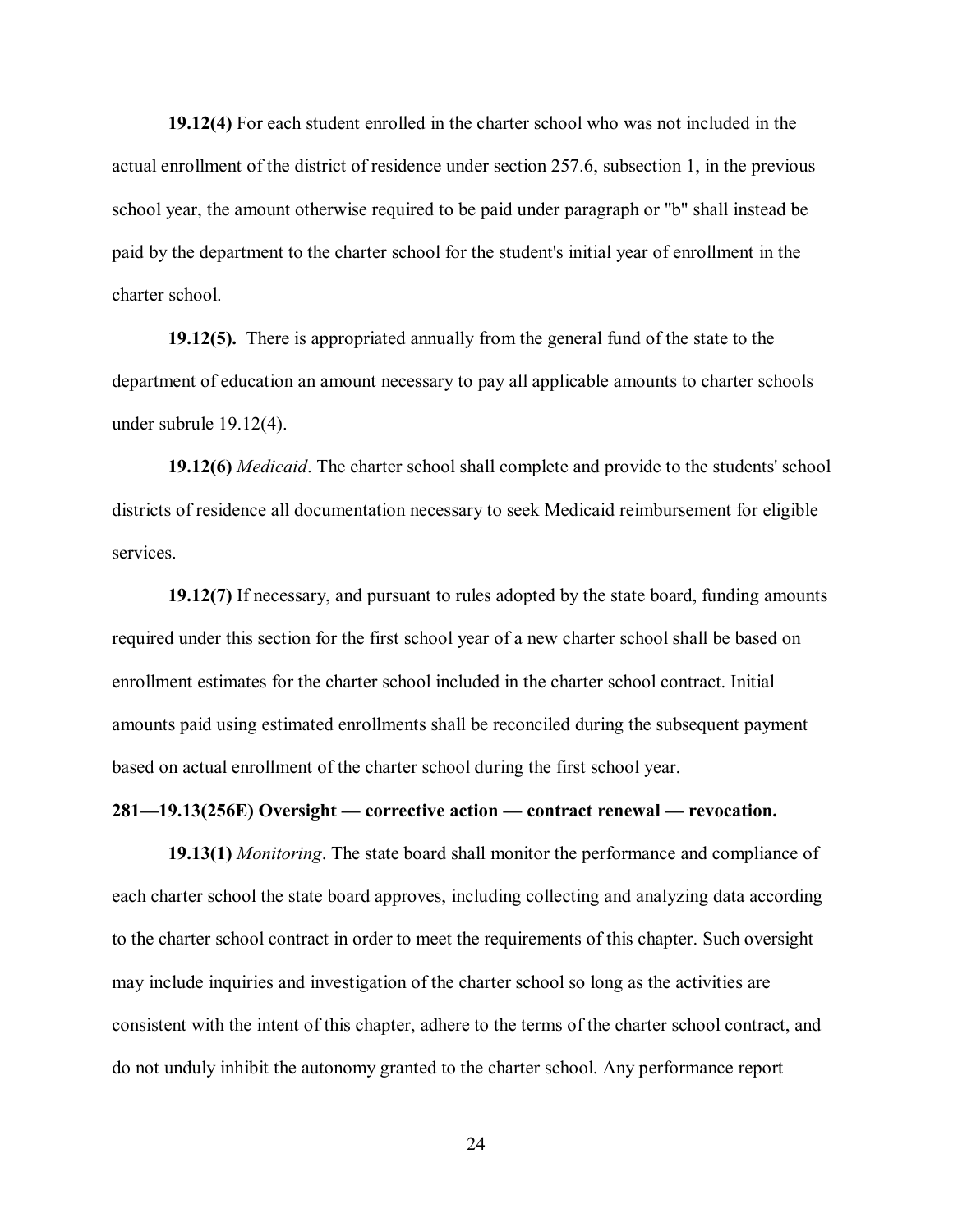resulting from an inquiry or investigation under this section shall, upon conclusion of such action, be included in the annual report required under section 256E.12.

**19.13(2)** *Annual report*. As part of the charter school contract, the charter school shall submit an annual report to assist the state board in evaluating the charter school's performance and compliance with the performance framework.

**19.13(3)** *Noncompliance or unsatisfactory performance*. If a charter school's performance under the charter school contract or compliance with applicable laws or rules is unsatisfactory, the state board shall notify the charter school of the perceived problem and provide reasonable opportunity for the school to remedy the problem, unless the problem warrants revocation, in which case the revocation provisions of this section apply.

**19.13(4)** *Corrective actions and sanctions*. The state board may take appropriate corrective actions or impose sanctions, other than revocation, in response to deficiencies in the charter school's performance or compliance with applicable laws and rules. Such actions or sanctions may include requiring the charter school to develop and execute a corrective action plan within a specified time period.

**19.13(5)** *Renewal*. A charter school contract may be renewed for periods of time not to exceed an additional five years.

**19.13(6)** *Charter school performance report*. Annually, by June 30, the state board shall issue a charter school performance report and charter school contract renewal application guidance to each charter school whose charter school contract will expire during the following school budget year. The performance report shall summarize the charter school's performance record to date based on the data required by the charter school contract and by this chapter and shall identify concerns that may jeopardize renewal of the charter school contract if not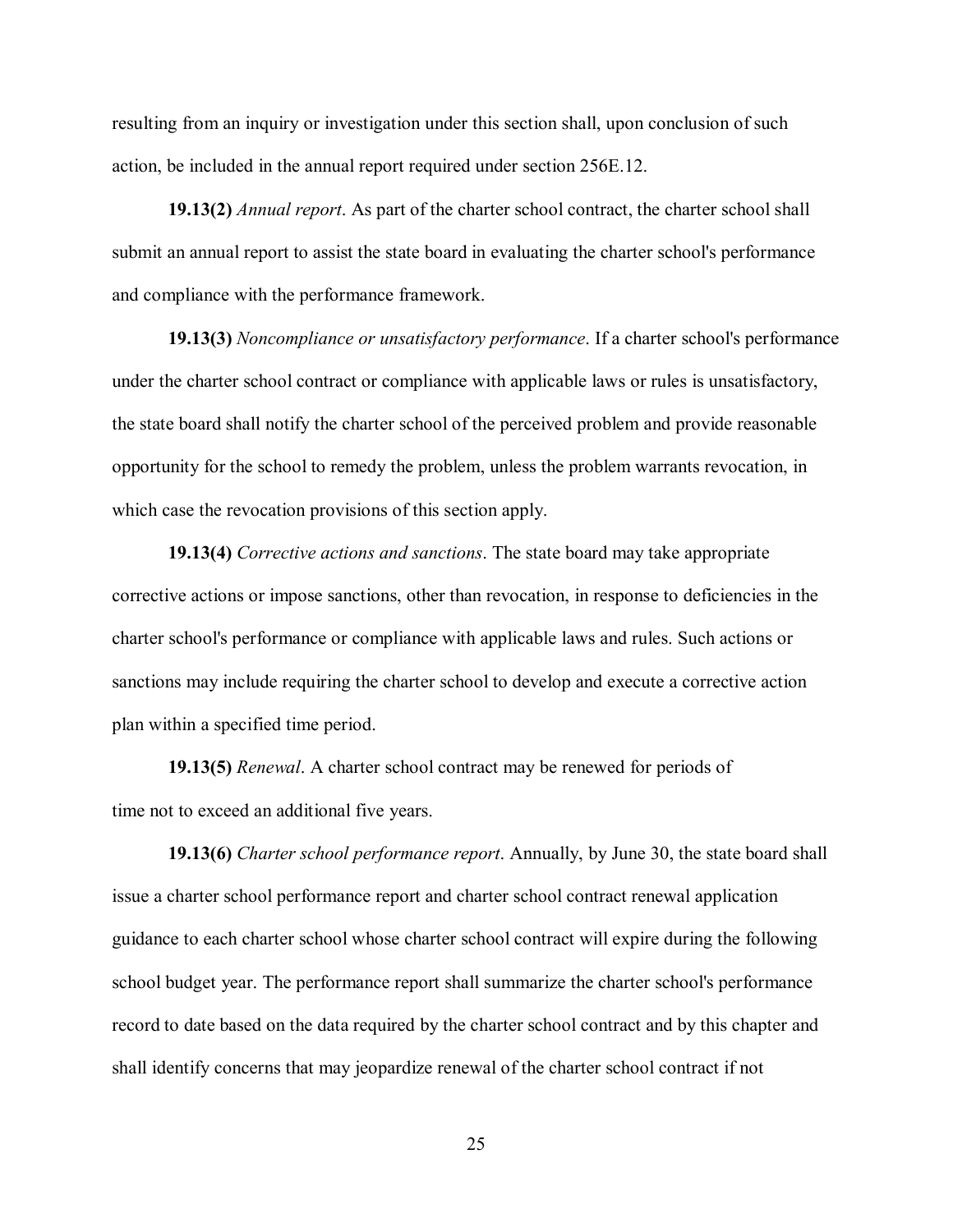remedied. The charter school shall have sixty days to respond to the performance report and submit any corrections or clarifications for the report.

**19.13(7)** The renewal application guidance shall, at a minimum, include the criteria that will be used when assessing charter school contract renewal decisions and provide an opportunity for the charter school to:

*a.* Present additional evidence, beyond the data contained in the performance report.

*b.* Describe improvements undertaken or planned for the charter school.

*c.* Describe the charter school's plans, including any proposed modifications, for the next charter school contract term.

**19.13(8)** No later than October 1, the governing board of a charter school seeking renewal shall submit a renewal application to the state board pursuant to the renewal application guidance. A renewal or denial shall be approved by resolution of the state board within sixty days following the filing of the renewal application.

**19.13(9)** Unless eligible for expedited renewal under subsection 13, when reviewing a charter school contract renewal application, the state board shall do all of the following:

*a.* Use evidence of the school's performance over the term of the charter school contract in accordance with the applicable performance framework.

*b.* Ensure that data used in making renewal decisions is available to the charter school and the public.

*c.* Provide a report summarizing the evidence that served as a basis for the decision.

**19.13(10)** A charter school contract may be revoked at any time or not renewed if the state board determines that the charter school did any of the following: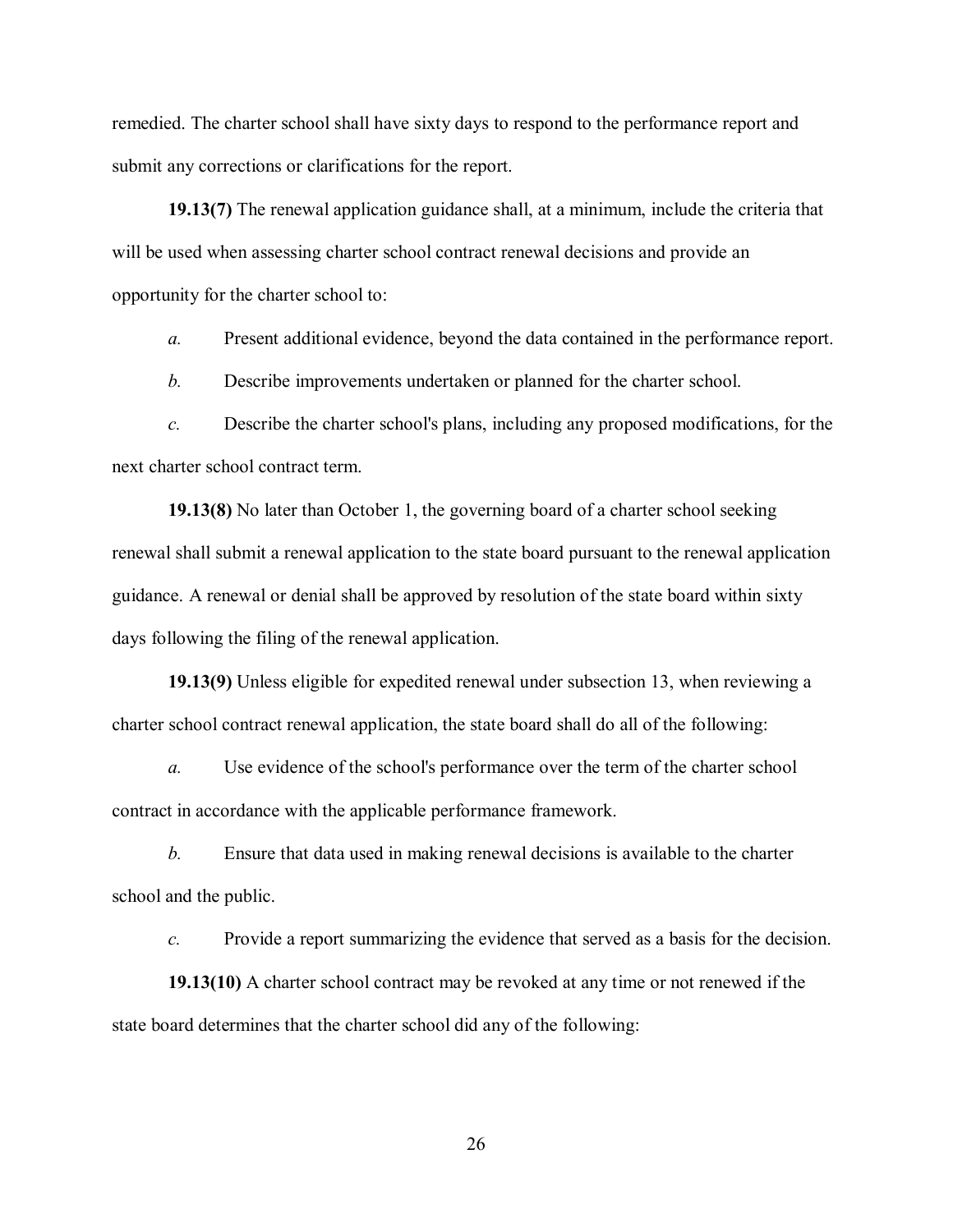*a.* Committed a material violation of any of the terms, conditions, standards, or procedures required under the charter school contract or this chapter.

*b.* Failed to meet or make sufficient progress toward the performance expectations set forth in the charter school contract.

*c.* Failed to meet generally accepted standards of fiscal management.

*d.* Violated a provision of law from which the charter school was not exempted.

**19.13(11)** *Contract revocation and nonrenewal standards and procedures*. The state board shall develop charter school contract revocation and nonrenewal standards and procedures that do all of the following:

*a.* Provide the charter school with a timely notice of the possibility of revocation or nonrenewal and of the reasons therefor.

*b.* Allow the charter school a reasonable period of time in which to prepare a response to any notice received.

*c.* Provide the charter school an opportunity to submit documents and give testimony challenging the decision to revoke the charter school contract or the decision to not renew the contract.

*d.* Allow the charter school the opportunity to hire legal representation and to call witnesses.

*e.* Permit the audio or video recording of such proceedings described in paragraphs "c" and "d".

*f.* Require a final decision to be conveyed in writing to the charter school.

**19.13(12)** A decision to revoke or to not renew a charter school contract shall be by resolution of the state board and shall clearly state the reasons for the revocation or nonrenewal.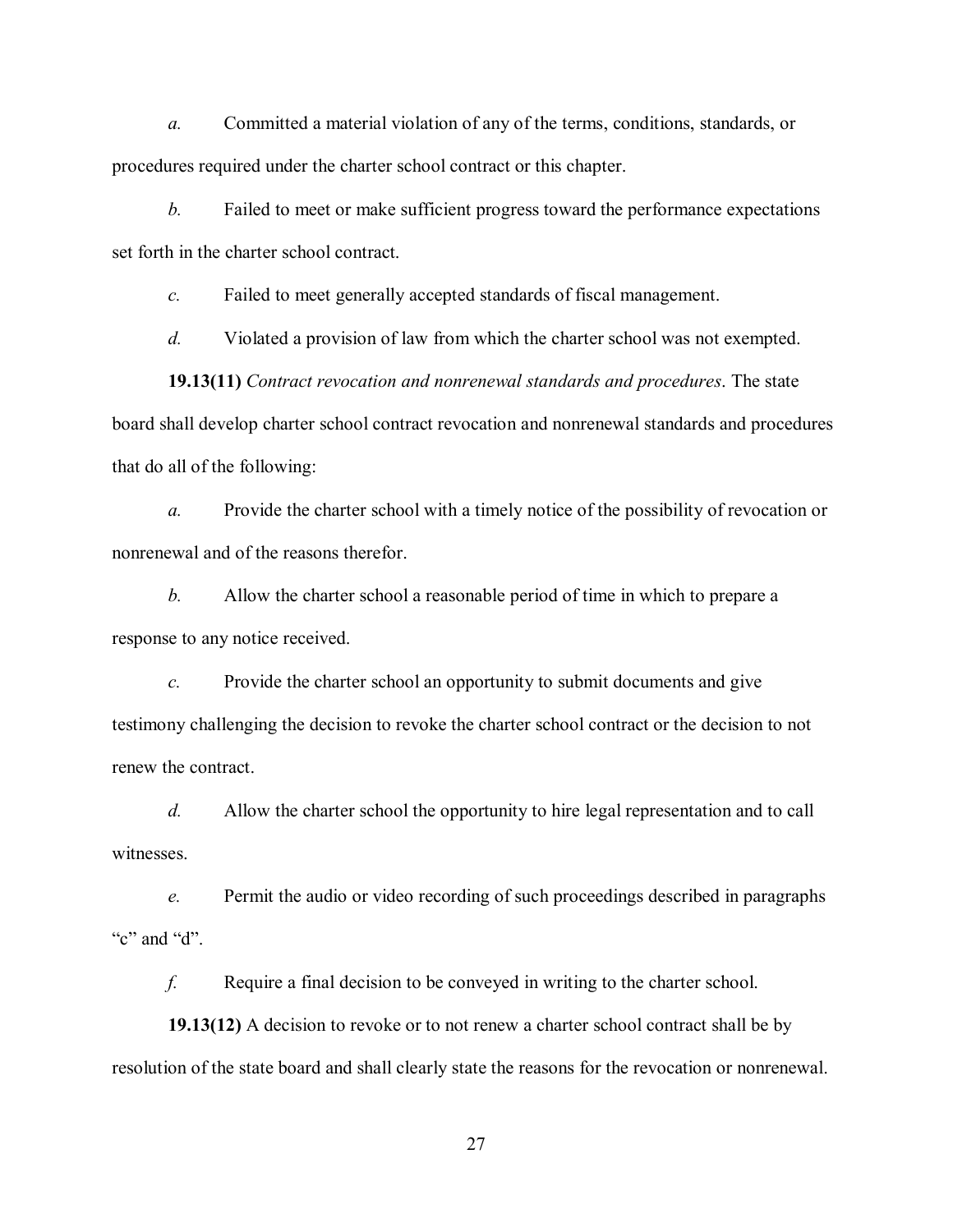**19.13(13)** *Expedited renewal*. If a charter school has been evaluated and graded to be in the exceptional category on the attendance center rankings, or the highest rated category under a succeeding evaluation system, under the evaluation and grading required under Code section 256E.9, subsection 5, for the immediately preceding two school years, and the charter school is in compliance with the current charter school contract and all provisions of this chapter, the charter school's application renewal under subsection 8 shall be renewed for an additional period of time equal to the length of the original charter school contract or the most recent renewal of the contract, whichever is longer, unless the state board provides written notice to the charter school of the state board's rejection of the expedited renewal within sixty days of the filing of the application. The state board shall not reject an expedited renewal application unless the state board finds exceptional circumstances for the rejection or seeks material changes to the charter school contract.

# **281—19.14(256E) Procedures for charter school closure — student enrollment.**

**19.14(1)** Prior to any charter school closure decision, the state board shall develop a charter school closure protocol to ensure timely notice to parents and guardians, provide for the orderly transition of students and student records to new schools, and to provide proper disposition of school funds, property, and assets in accordance with the requirements of this chapter. The protocol shall specify required actions and timelines and identify responsible parties for each such action.

**19.14(2)** In the event of a charter school closure, the assets of the charter school shall be used first to satisfy outstanding payroll obligations for employees of the school, then to creditors of the school, then to the public school district in which the charter school operated, if applicable, and then to the state general fund. If the assets of the charter school are insufficient to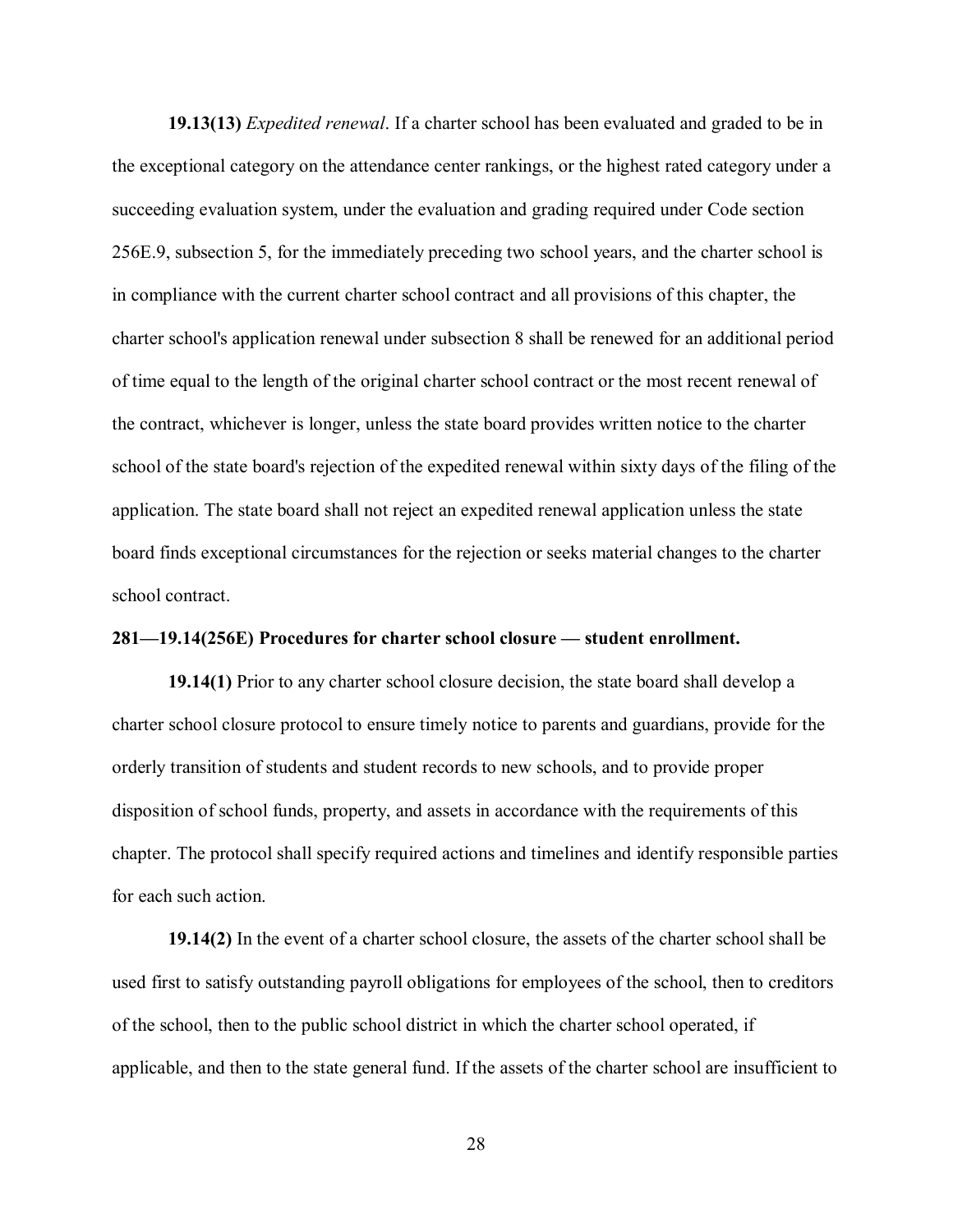pay all obligations of the charter school, the prioritization of the distribution of assets shall be consistent with this subsection and otherwise determined by the district court.

## **281—19.15(256E) Reports**

**19.15(1)** *Annual report*. Each charter school shall prepare and file an annual report with the department. The department shall prescribe by rule the required contents of the report, but each such report shall include information regarding student achievement, including annual academic growth and proficiency, graduation rates, and financial performance and sustainability. The reports are public records and the examination, publication, and dissemination of the reports are governed by the provisions of chapter 22. The annual report is due to the department October 1 and shall include data for the prior school year. Required content includes:

(1) The charter school's mission statement, including a vision statement and goals, as well as data measuring goal attainment;

(2) Student demographics, disaggregated by grade level and protected characteristics;

(3) Attendance statistics and dropout rate (average daily attendance, dropout rate, student mobility);

(4) Graduation data, including 4-year and 5-year graduation rates, credit accrual, and number of students on track for graduation;

(5) Student achievement, including annual academic growth and proficiency, including Iowa Statewide Assessment of Student Progress (ISASP) data, other assessment data, and aggregate assessment test scores;

(6) Financial performance, including projections of financial stability;

(7) The number and qualifications of teachers and administrators; and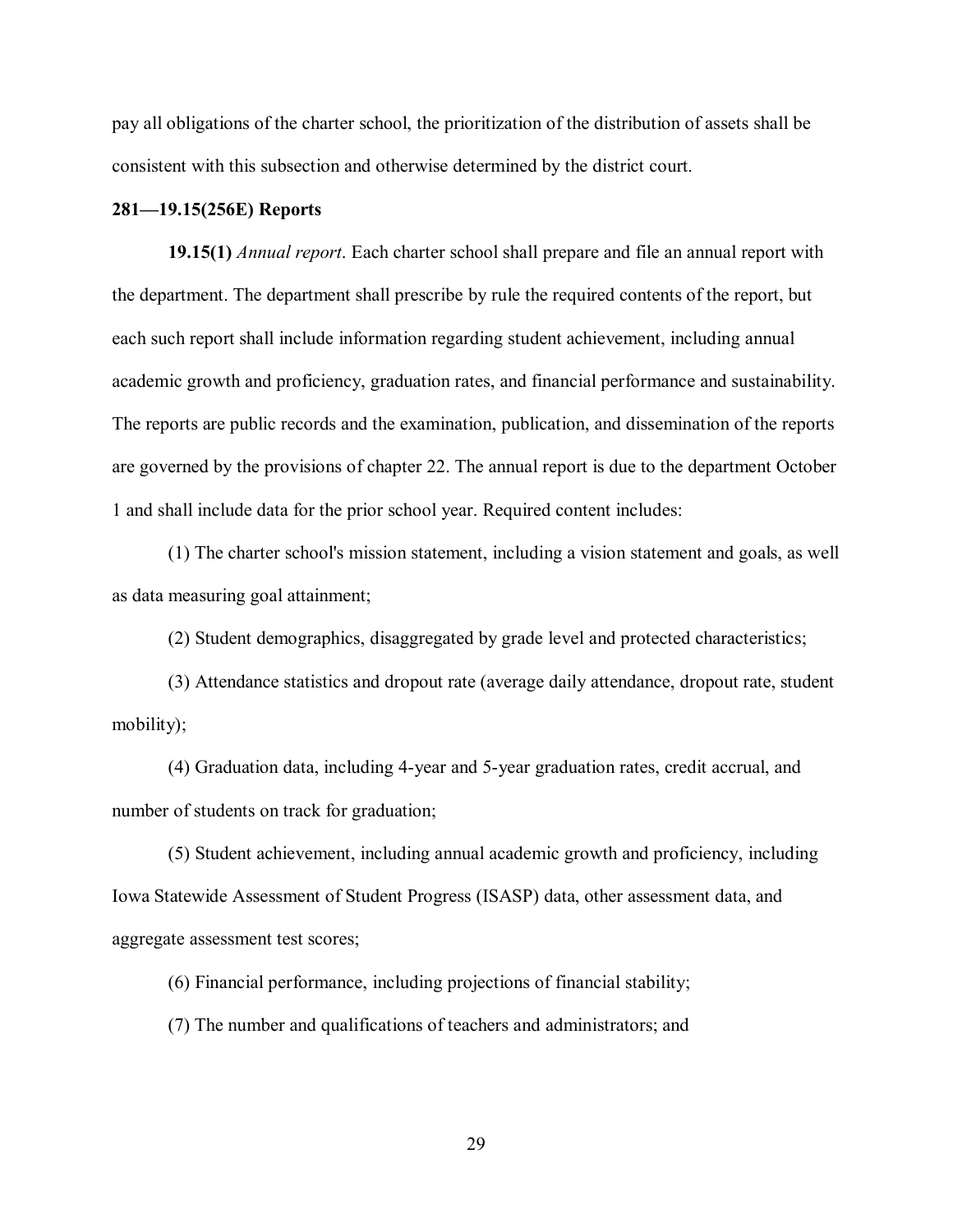(8) Sustainability data, including enrollment trends, staff satisfaction, and parent and student satisfaction.

**19.15(2)** *Annual financial report*. Each charter school shall submit a Certified Annual Report consistent with the requirements of chapter 281—99(257). The annual financial report is due to the department by September 15.

**19.15(3)** *Report to general assembly*. The state board shall prepare and file with the general assembly by December 1, annually, a comprehensive report with findings and recommendations relating to the charter school program in the state and whether the charter school program under this chapter is meeting the goals and purposes of the program. The report also shall contain, for each charter school, a copy of the charter school's mission statement, attendance statistics and dropout rate, aggregate assessment test scores, projections of financial stability, and the number and qualifications of teachers and administrators.

**281—19.16(256E) Operation of existing charter schools.** Charter schools established pursuant to Code chapter 256F and Iowa Administrative Code chapter 281—68(256F) prior to July 1, 2021, shall continue to operate pursuant to those chapters and shall not be subject to the requirements of this chapter and of Code chapter 256E.

These rules are intended to implement Iowa Code chapter 256E as amended by 2021 Iowa Acts, House File 813, as amended by 2021 Iowa Acts, House File 847.

ITEM 2. Adopt the following **new** rule(s)  $281-68.16(256F)$ :

**281—68.16(256F) Transition — operation of existing charter schools.** The state board shall not approve a new charter school under this chapter and Code chapter 256F on or after July 1,